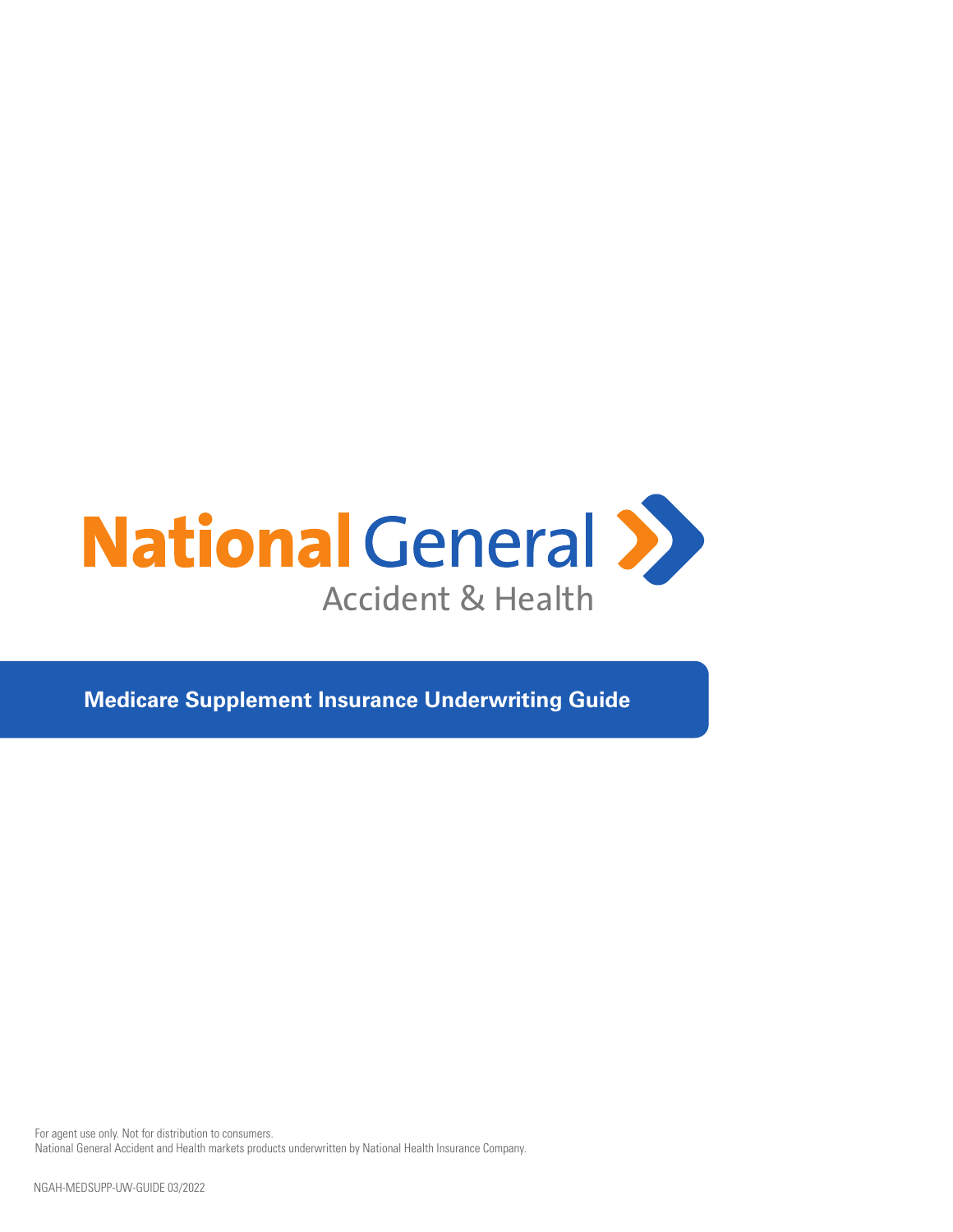# **Table of Contents**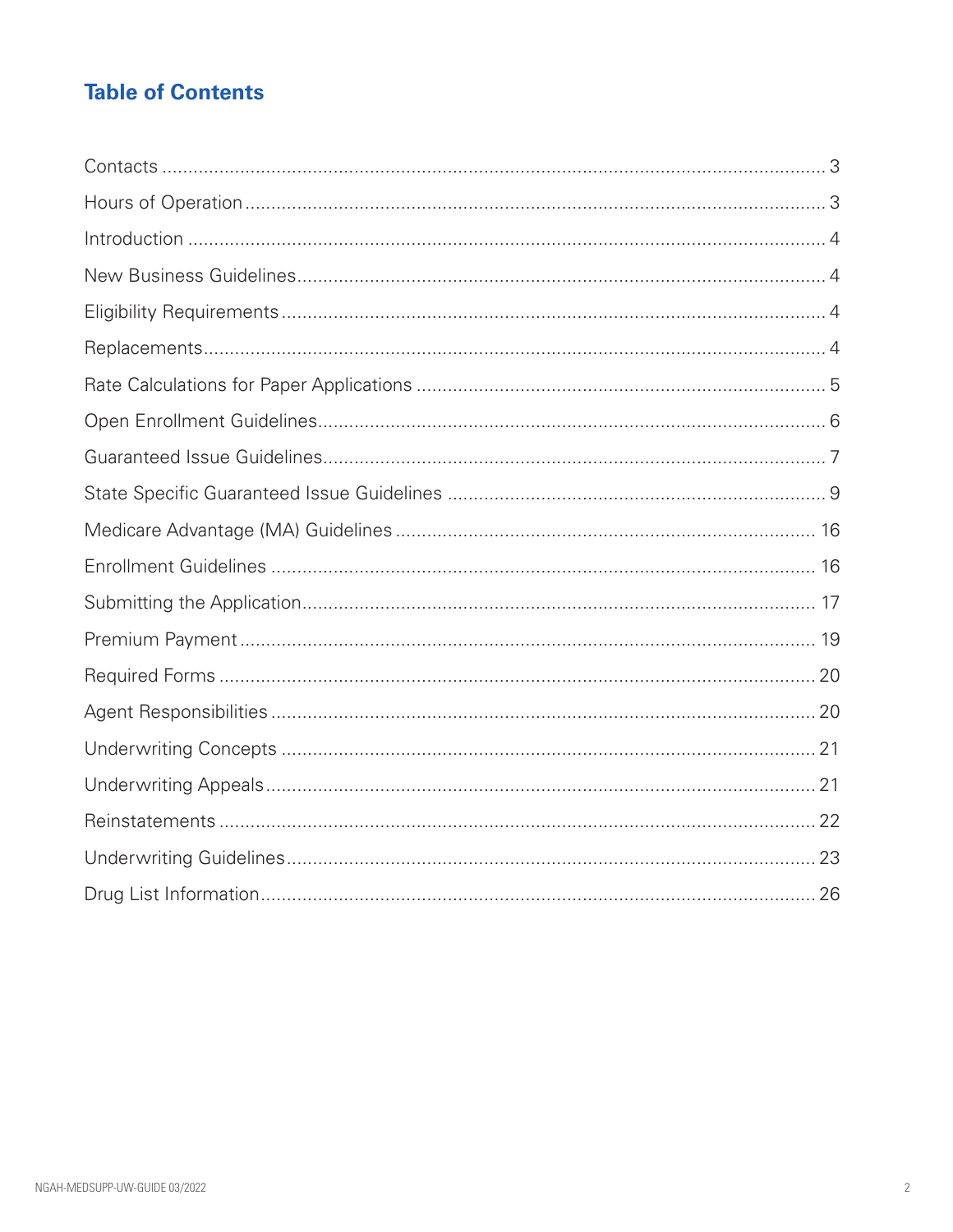# **Contacts**

## **Mailing & Contact Information for New Business and Delivery Receipts**

#### **New Business - Paper Applications**

National General Accident & Health PO Box 95464 Cleveland, OH 44101

*FedEx or Overnight Address* National General Accident & Health ATTN: NGIC Lockbox Operations 800 Superior Ave East – 3rd Floor Cleveland, OH 44114

Email (scanned applications): NPSMedicareSuppApps@ngic.com

#### **Underwriting/Home Office - Medicare Supplement Policies Only**

Email: uwmedsupp@ngic.com Phone: 888-966-2345 Fax: 888-344-3232 Hours of Operation: 7:00 AM to 4:00 PM CST

#### **Claims**

National General PO Box 17110 Winston-Salem, NC 27116

#### Email: ClaimsServices@actmanre.com

Phone: 833-976-2628 Fax: 336-770-2775 Hours of Operation: 7:00 AM to 5:00 PM CST

#### **Policy Admin – Correspondence (Policies issued on or after 1/1/2021)**

National General Accident & Health PO Box 1070 Winston-Salem, NC 27102-1070

Email: MemberServices@ngic.com Phone: 888-966-2345 Fax: 888-344-3232 Hours of Operation: 8:00 AM to 7:00 PM CST

#### **Policy Admin – Correspondence (Policies issued prior to 1/1/2021)**

National General PO Box 17110 Winston-Salem, NC 27116

#### Email: Natgenhealth@actmanre.com

Phone: 833-976-2628 Fax: 336-770-2775 Hours of Operation: 7:00 AM to 5:00 PM CST

#### **Agent Enrollment Portal:**

EnrollNatGen.com Technical Support: 833-408-5392

#### **Agency Services/Contracting:**

Email: SeniorProductSales@ngic.com Phone: 888-376-3300 Hours of Operation: 8:00 AM to 4:00 PM CST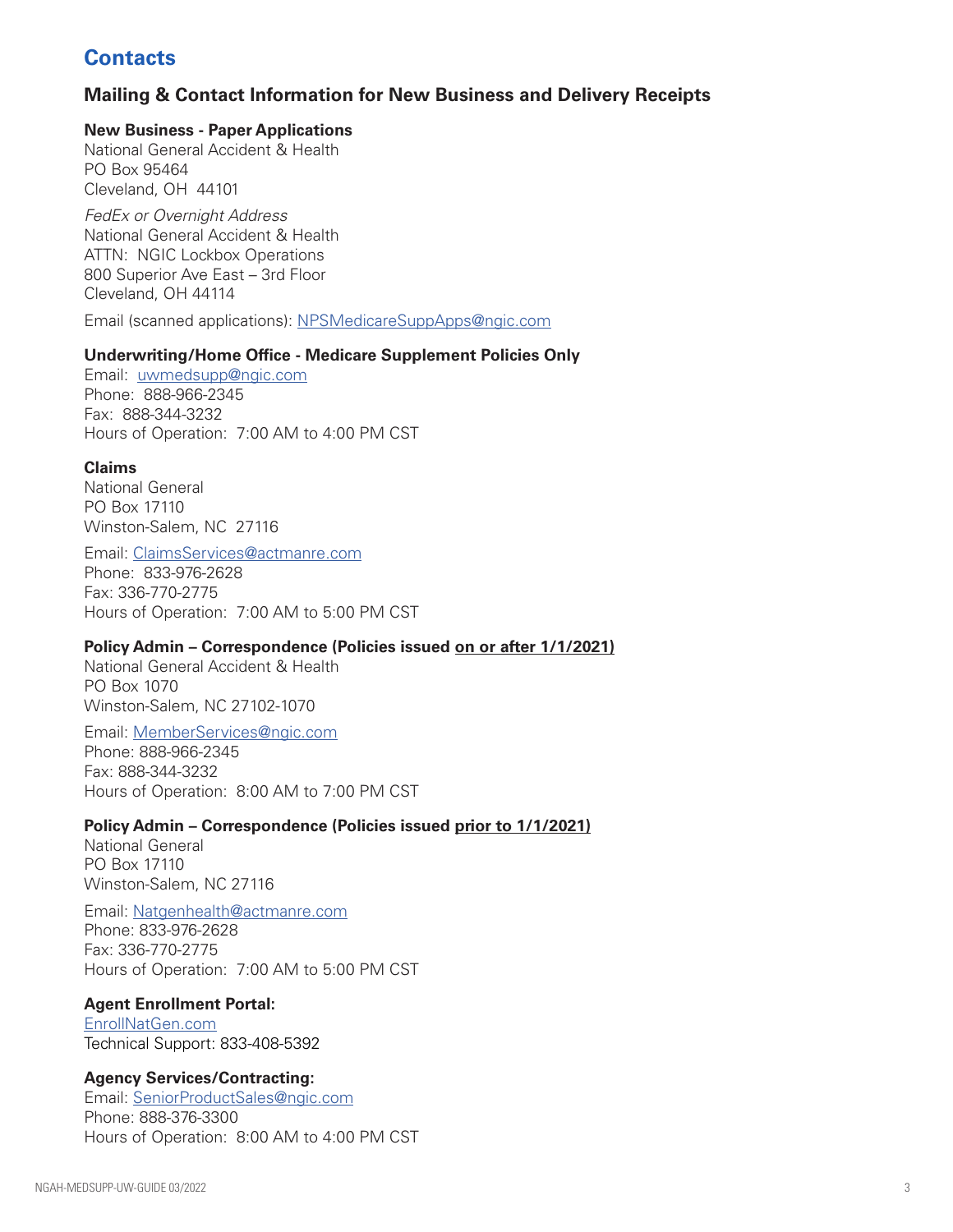# **Introduction**

Thank you for partnering with National General Accident & Health for Individual Medicare Supplement insurance. This document has been designed to help you understand the underwriting process and guidelines used by National General Accident & Health when reviewing applications. This guide contains a general overview of current medical underwriting guidelines and is subject to change at any time.

# **New Business Guidelines**

#### **Eligibility Requirements**

Applicants are eligible to apply for Medicare Supplement insurance if they:

- Are covered under Medicare Part A & B.
- Are 65 years of age or older.
- Are Medicare eligible due to disability in a state requiring under age 65 coverage.
- Reside in any of the following states: AK, AL, AR, AZ, CA, CO, DC, DE, FL, GA, IA, ID, IL, IN, KS, KY, LA, MD, MI, MN, MO, MS, MT, NC, ND, NE, NJ, NM, NV, OH, OK, OR, PA, SC, SD, TN, TX, UT, VA, WI, WV, WY

#### **New Business Guidelines**

Applications must be submitted and received at the home office within 30 days of the application signature date. Once we receive the application, it will be processed in the order in which it was received. If there are any errors on the application, you will be notified as they are found and corrections will be requested. Any errors will need to be fixed before a policy can be issued.

#### **Effective Date**

All applications must contain a requested effective date. Effective dates must be after the signature date of the application and is available on the 1st through the 31st of the month.

The effective date is required when submitting an application and must be equal to or greater than the Medicare Part B effective date, and after the signature date of the application.

#### *Open Enrollment:*

- An application may be submitted up to 6 months prior to and 6 months following the first day of the month of the applicant's 65th birthday or up to 6 months prior to and 6 months following the date the applicant becomes eligible for Medicare Part B. And;
- The coverage effective date must be on or after the Medicare A and B effective dates.

*Guaranteed Issue:* An applicant applying under Guaranteed Issue rights may request an effective date up to 60 days beyond the application date.

*Underwritten:* An applicant applying outside of open enrollment may request an effective date up to 60 days beyond the application date.

*Plan Selection:* Refer to the state specific application for availability.

#### **Replacements**

A replacement takes place when an applicant is terminating existing Medicare Supplement or Medicare Advantage insurance and replacing it with new Medicare Supplement insurance.

National General Accident & Health requires a fully completed application when applying for a replacement policy; all replacements involving Medicare Supplement, Medicare Select or Medicare Advantage insurance MUST include a completed Replacement Notice.

# **MACRA**

The Medicare Access and CHIP Reauthorization Act of 2015 (MACRA) is a Federal law that was passed on April 16th, 2015. This law changed the available Medicare supplement plans for those who become newly eligible for Medicare on or after January 1, 2020. MACRA requires that Medicare supplement plans that cover the Medicare Part B deductible cannot be available to those who become newly eligible for Medicare on or after January 1, 2020. Those who become newly eligible for Medicare on or after January 1, 2020 may not be issued a policy for Plans C, F, or HDF. However, these plans may be available to anyone eligible on or before December 31, 2019.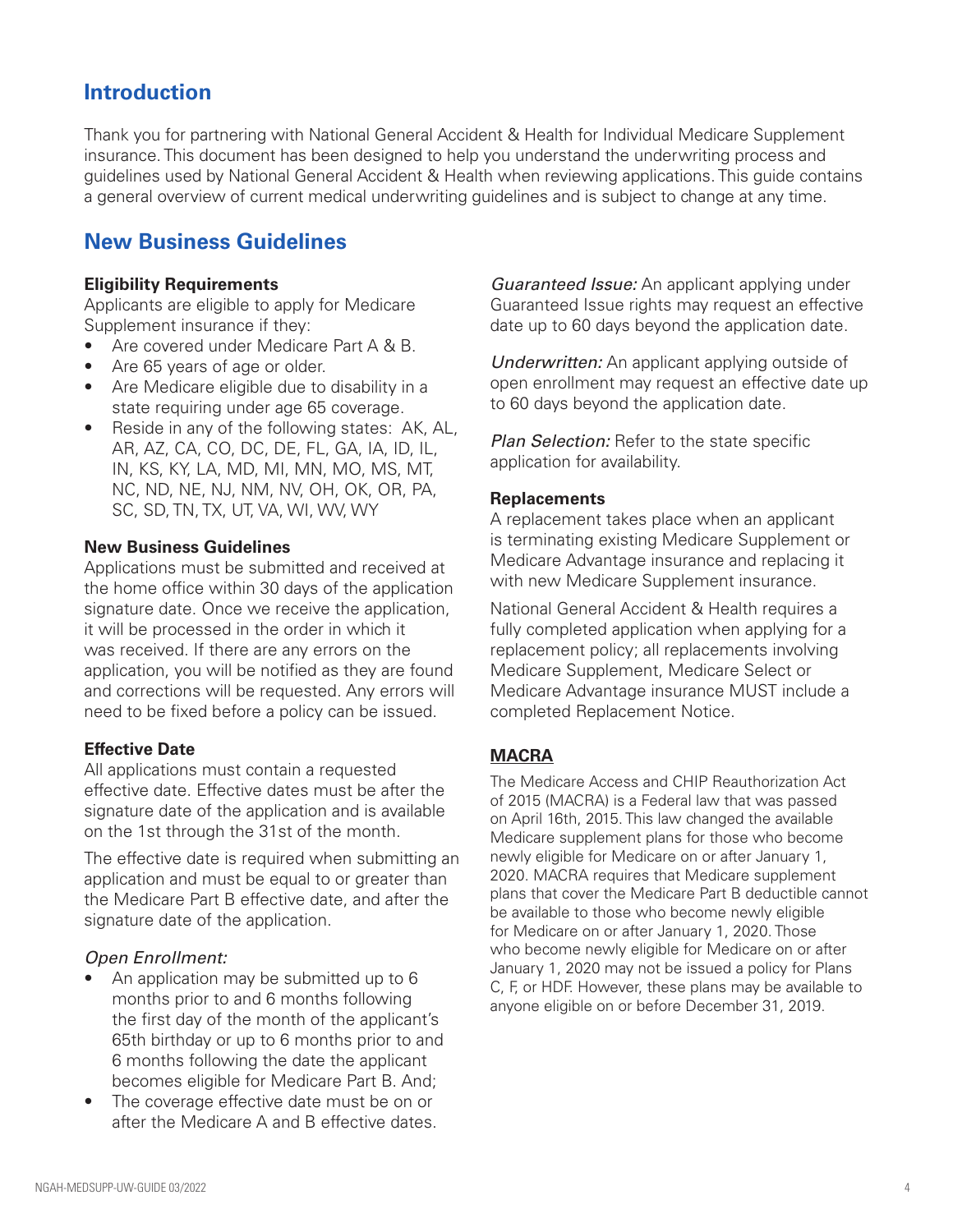## **Rating Instructions for AZ, AL, DE, GA, IN, KS, MS, NE, OK, SC, WV**

If the applicant is applying for a National General Accident & Health Medicare Supplement Insurance:

#### *Open Enrollment or Guaranteed issue*

- Use Standard rating tier if:
	- i. smoker and/or
	- ii. Standard HT/WT
- Use the lowest of Preferred or Preferred Select rating tier for all other Open Enrollment or Guarantee Issue

#### *Underwritten*

- Use **Preferred Select** rating tier if:
	- i. They are a non-Smoker and;
	- ii. Meet Preferred Select HT/WT and;
	- iii. Answer "No" to the preferred question. (Must submit the separate Preferred Select Opt-in form)
		- » If they answer "yes" to the preferred question they do not qualify for Preferred Select rates and must be given Preferred.
- They Qualify for **Preferred** rating tier if:
	- i. They are a non-Smoker and;
	- ii. Meet Preferred HT/WT
- They Qualify for **Standard** rate tier if:
	- i. They are a Smoker and/or
	- ii. Do NOT meet Preferred Select or Preferred HT/WT

## **Rating Instructions for IA, KY, LA, MD, MI, MN, TN**

If the applicant is applying for a National General Accident & Health Medicare Supplement Insurance:

#### *Open Enrollment or Guaranteed issue and are 67 years old and Older:*

• Use the **lowest of Preferred or Preferred Select** rating tier

#### *Underwritten*

- Use **Preferred Select** rating tier if:
	- i. They are a non-Smoker and;
	- ii. Meet Preferred Select HT/WT and;
	- iii. Answer "No" to the preferred question (Must submit the separate Preferred Select Opt-in form)
		- » If they answer "yes" to the preferred question they do not qualify for Preferred Select rates and must be given Preferred.
- They Qualify for **Preferred** rating tier if:
	- i. They are a non-Smoker and;
	- ii. Meet Preferred HT/WT
- They Qualify for **Standard** rate tier if:
	- i. They are a Smoker and/or
	- ii. Do NOT meet Preferred Select or Preferred HT/WT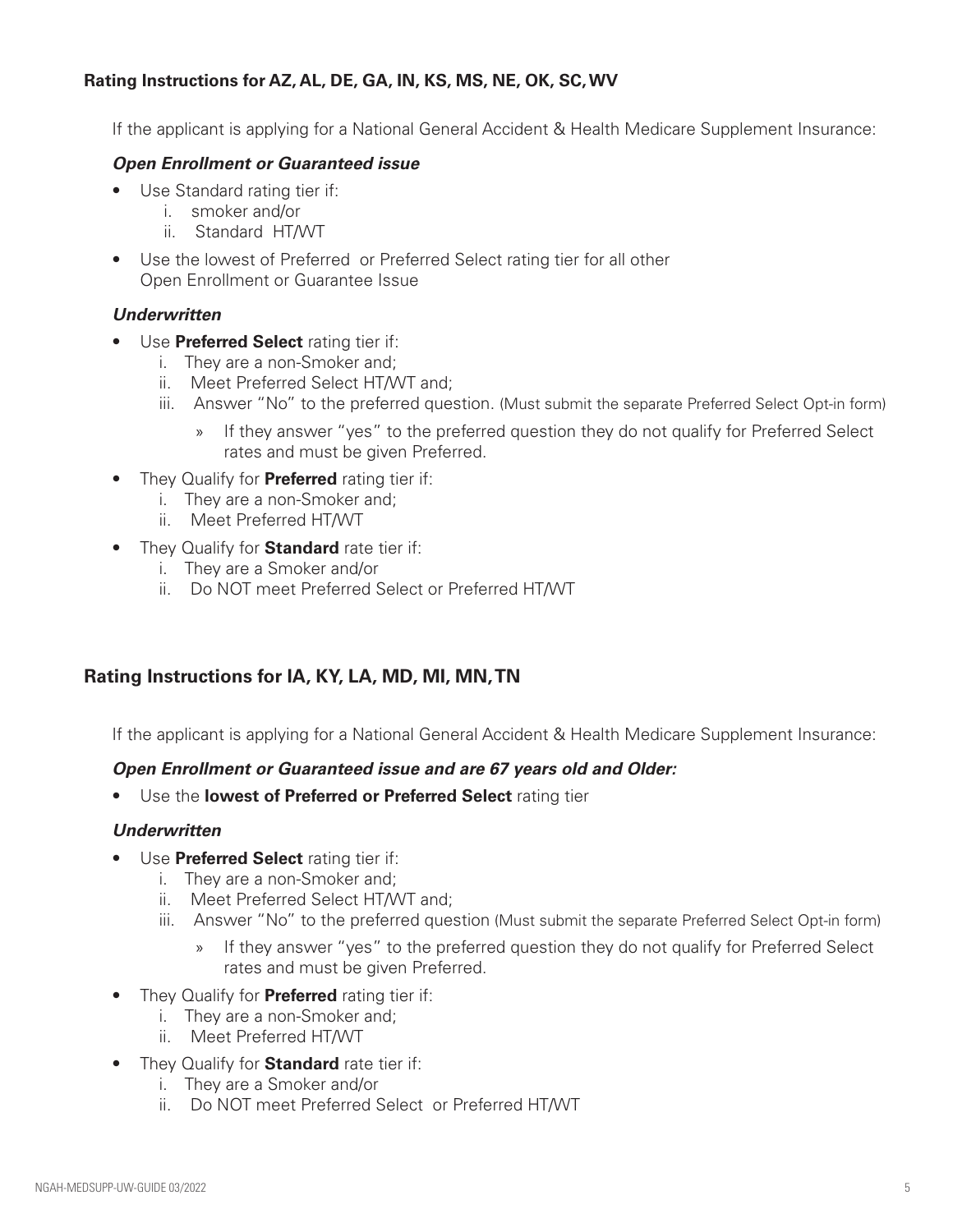# **Open Enrollment Guidelines**

Applicants who purchase Medicare Supplement insurance during an Open Enrollment period are not required to provide any health history information.

An Open Enrollment period is available for applicants who are:

- Within 6 months of turning age 65 and enrolling in Medicare Part B.
- Within 6 months of first enrolling in Medicare Part B.
- Now age 65, previously qualified for Medicare due to disability and enrolled in Medicare Part B, now eligible for a second enrollment period.

During this period, National General Accident & Health cannot deny insurance coverage, place conditions on a policy or charge a higher premium due to past medical conditions.

## **Open Enrollment Guidelines for Applicants Under Age 65**

Some states require that Medicare Supplement Open Enrollment be offered to individuals under age 65 due to disability. Refer to the chart below for details on availability. If a state is not listed, applicants under age 65 are not accepted in that state.

| Under<br>65 Open<br><b>Enrollment</b>                               | Plans: Medicare eligible on 01/01/2020 or after<br>(Post MACRA) |            |   |            |   |            |            |   |   |           | <b>Plans: Medicare eligible before</b><br>01/01/2020 (Pre MACRA) |           |            |              |            |            |            |            |
|---------------------------------------------------------------------|-----------------------------------------------------------------|------------|---|------------|---|------------|------------|---|---|-----------|------------------------------------------------------------------|-----------|------------|--------------|------------|------------|------------|------------|
|                                                                     | А                                                               | B          | C | D          | F | G          | <b>HDG</b> | K | M | N         | А                                                                | B         | C          | $\mathsf{D}$ | E          | <b>HDF</b> | G          | N          |
| CA, CO, DE, FL,<br>GA, ID, IL, KS,<br>LA, MS, MO,<br>MT, OR, SD, TN | $\sqrt{ }$                                                      |            |   |            |   | $\sqrt{ }$ |            |   |   | $\sqrt{}$ | $\sqrt{ }$                                                       |           |            |              | $\sqrt{ }$ | $\sqrt{ }$ | $\sqrt{ }$ |            |
| PA                                                                  | $\sqrt{ }$                                                      | $\sqrt{ }$ |   |            |   | $\sqrt{ }$ |            |   |   | $\sqrt{}$ | $\sqrt{ }$                                                       | $\sqrt{}$ |            |              | $\sqrt{ }$ | $\sqrt{ }$ | $\sqrt{ }$ | $\sqrt{ }$ |
| <b>KY</b>                                                           | $\sqrt{ }$                                                      |            |   |            |   | $\sqrt{ }$ |            |   |   |           | $\sqrt{ }$                                                       |           | $\sqrt{ }$ |              | $\sqrt{ }$ |            | $\sqrt{ }$ |            |
| <b>NC</b>                                                           | $\sqrt{ }$                                                      |            |   |            |   |            |            |   |   |           | $\sqrt{ }$                                                       |           |            |              | $\sqrt{ }$ |            |            |            |
| AR, MD, OK,<br>TX, IN, VA                                           | $\sqrt{ }$                                                      |            |   |            |   |            |            |   |   |           | $\sqrt{ }$                                                       |           |            |              |            |            |            |            |
| MI                                                                  | $\sqrt{ }$                                                      |            |   |            |   |            |            |   |   |           | $\sqrt{ }$                                                       |           | $\sqrt{ }$ |              |            |            |            |            |
| <b>NJ</b>                                                           |                                                                 |            |   | $\sqrt{ }$ |   |            |            |   |   |           |                                                                  |           | $\sqrt{ }$ | $\sqrt{ }$   |            |            |            |            |

NJ exception: Applicant must be age 50-64 as of the policy effective date to apply

KY: Application must be underwritten

| <b>Under 65 Open</b><br><b>Enrollment</b> | Medicare eligible on 01/01/2020 or after<br>(Post MACRA) |                          |                    |        | Medicare eligible before 01/01/2020<br>(Pre MACRA) |                   |                    |        |  |
|-------------------------------------------|----------------------------------------------------------|--------------------------|--------------------|--------|----------------------------------------------------|-------------------|--------------------|--------|--|
| <b>Plans</b>                              | <b>Basic</b>                                             | Extended<br><b>Basic</b> | High<br>Deductible | Co-Pay | <b>Basic</b>                                       | Extended<br>Basic | High<br>Deductible | Co-Pay |  |
| <b>MN</b>                                 | $\sqrt{ }$                                               |                          |                    |        | $\sqrt{ }$                                         |                   |                    |        |  |
| <b>Optional Riders</b>                    |                                                          |                          |                    |        |                                                    |                   |                    |        |  |
| Medicare Part A<br><b>Deductible</b>      | $\sqrt{ }$                                               |                          |                    |        | $\sqrt{ }$                                         |                   |                    |        |  |
| Medicare Part B<br>Excess Charges         | $\sqrt{ }$                                               |                          |                    |        | $\sqrt{ }$                                         |                   |                    |        |  |
| <b>Preventative Care</b>                  | $\sqrt{ }$                                               |                          |                    |        | $\sqrt{ }$                                         |                   |                    |        |  |
| Medicare Part B<br>Deductible             |                                                          |                          |                    |        |                                                    |                   |                    |        |  |

MN: Applicant must be within 6 months of their Medicare Part B enrollment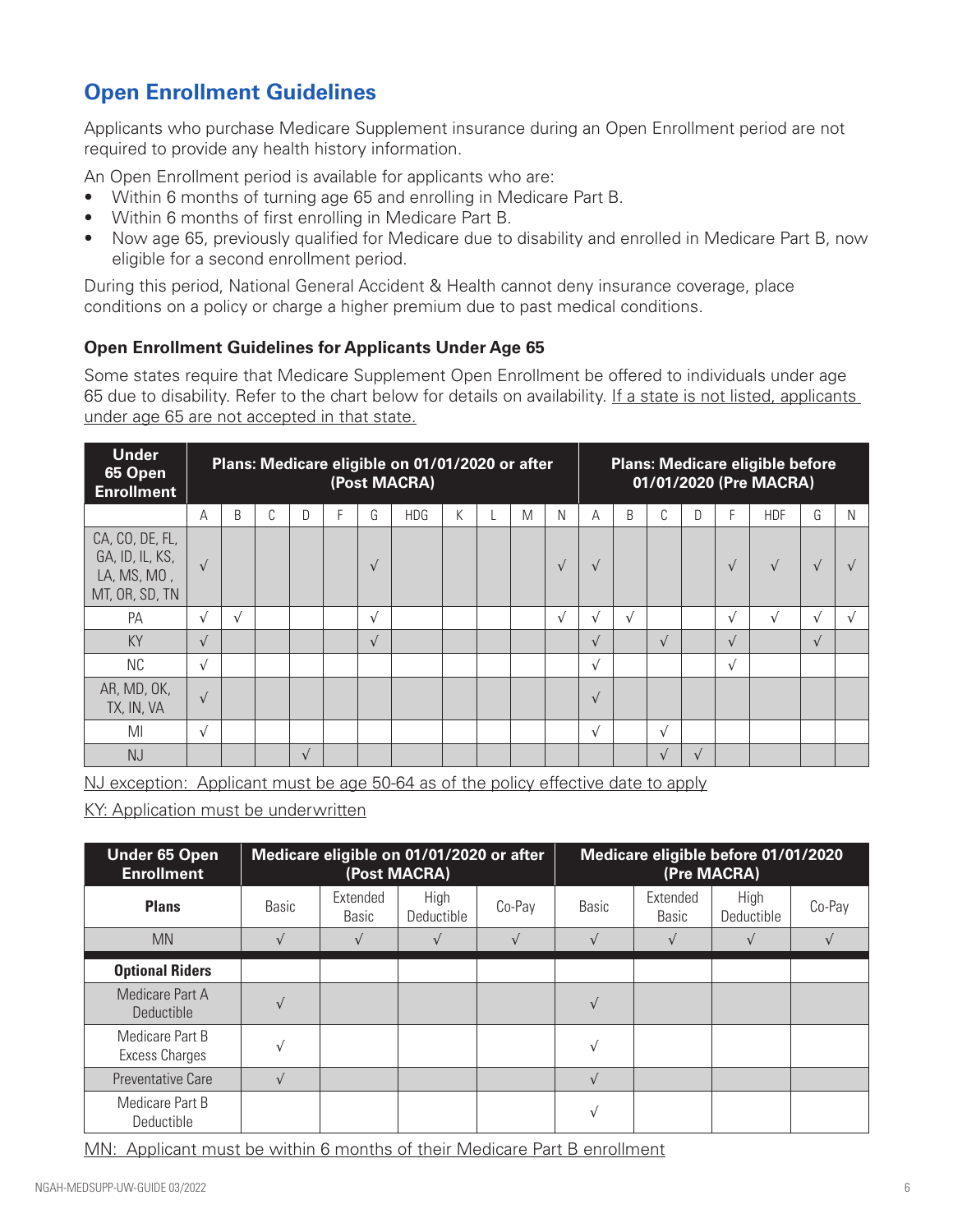| <b>Under 65 Open</b><br><b>Enrollment</b> | Medicare eligible on 01/01/2020 or after<br>(Post MACRA) | Medicare eligible before 01/01/2020<br>(Pre MACRA) |
|-------------------------------------------|----------------------------------------------------------|----------------------------------------------------|
| <b>Plans</b>                              | <b>Basic</b>                                             | <b>Basic</b>                                       |
| WI                                        |                                                          |                                                    |
| <b>Optional Riders</b>                    |                                                          |                                                    |
| Medicare Part A<br><b>Deductible</b>      |                                                          |                                                    |
| Medicare Part B Copay                     |                                                          | $\sqrt{*}$                                         |
| Medicare Part B<br><b>Excess Charges</b>  |                                                          |                                                    |
| Home Heatlh Care                          |                                                          |                                                    |
| Foreign Travel Emergency                  |                                                          |                                                    |
| Medicare Part B<br>Deductible             |                                                          |                                                    |

\*Unavailable as Pre MACRA if Medicare Part B Deductible is elected.

# **Guaranteed Issue Guidelines**

Medicare Supplement insurance has guidelines in place that allow qualified applicants to enroll in certain plans without being medically underwritten.

An applicant who is age 65 or older may be eligible for Guaranteed Issue of Medicare Supplement insurance upon the occurrence of certain events that cause the applicant to lose their existing insurance coverage.

Additionally, Policyholders who have terminated/cancelled their coverage due to Medicaid enrollment and are now losing that assistance are eligible to reapply under Guaranteed Issue enrollment. Please refer to page 21 for more details.

#### **Certain documentation is required to be submitted for applicant's applying for Guaranteed Issue. Coverage will not be issued as Guaranteed Issue until the required documents are received.**

Guaranteed Issue rules and circumstances are complicated and can be difficult to comprehend. Guaranteed Issue scenarios and plan selection may also vary from state to state. Please reference the Guaranteed Issue section of the application for state specific variations or contact our Underwriting Department for assistance when submitting Guaranteed Issue business. **The information below is a summary to help you begin in identifying the federal and state Guaranteed Issue rules, but does not represent the complete wording of the mandate.**

To assist you in understanding the rules, we have provided a chart outlining the Guaranteed Issue events and what type of proof needs to be submitted with the application when your client is applying for Guaranteed Issue. **Refer to the following tables regarding Federal Guidelines and State Specific Guidelines for Guaranteed Issue.**

Guaranteed Issue proof should be sent to uwmedsupp@ngic.com and we strongly encourage it be sent in an encrypted format. Indicate the following in body of email: applicant name, date of birth, and residence ZIP code.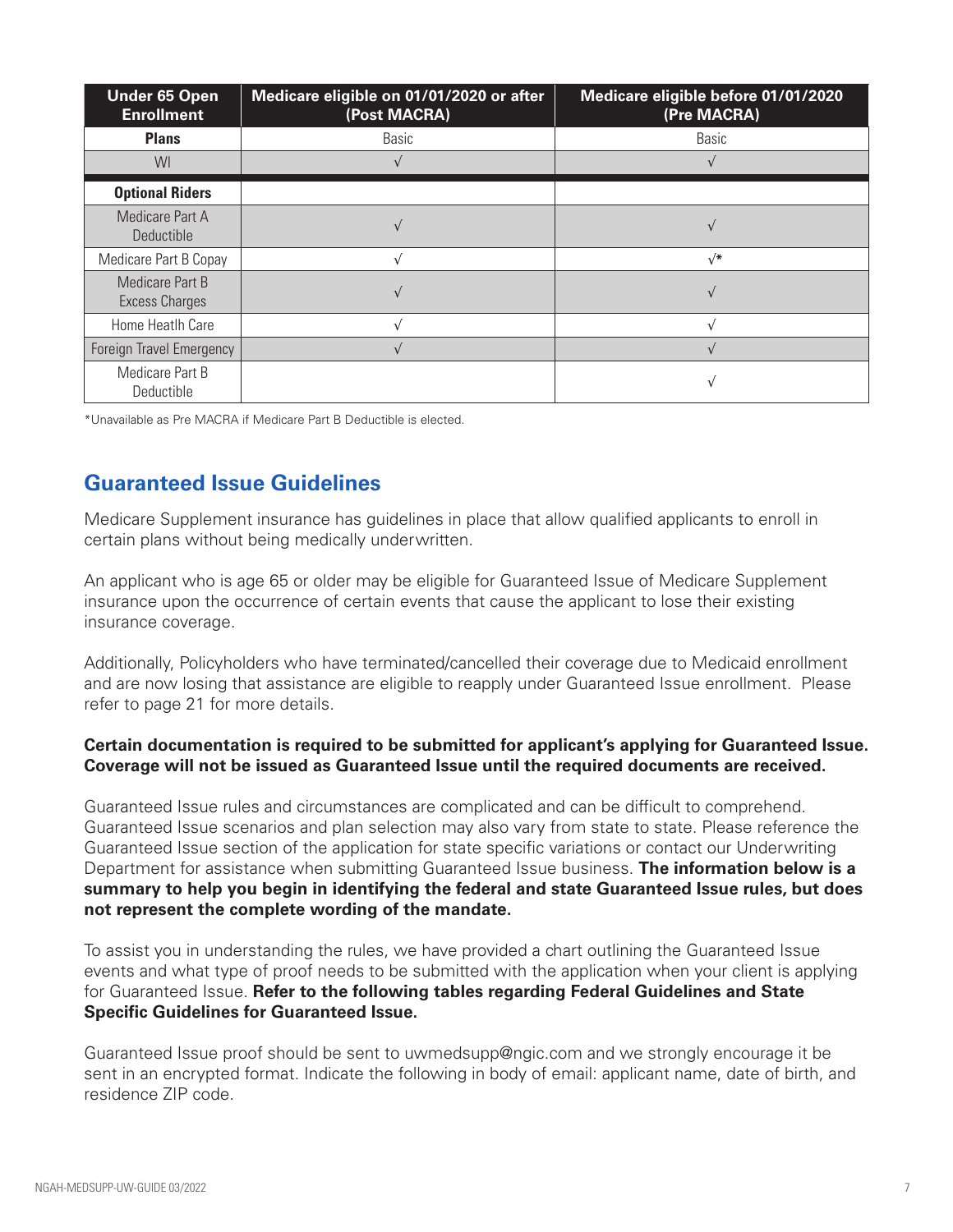# **Federal Guaranteed Issue Guidelines**

|                                                                                                                                                                                                                                                                       | <b>Federal Guidelines</b>                                                                                                                                                                                                                                                                                                                                                                                                                                                                                                                                                                                     | <b>Plans: Medicare</b><br>eligible on<br>01/01/2020 or<br>after<br>(Post MACRA) | <b>Plans: Medicare</b><br>eligible before<br>01/01/2020<br>(Pre MACRA)      |
|-----------------------------------------------------------------------------------------------------------------------------------------------------------------------------------------------------------------------------------------------------------------------|---------------------------------------------------------------------------------------------------------------------------------------------------------------------------------------------------------------------------------------------------------------------------------------------------------------------------------------------------------------------------------------------------------------------------------------------------------------------------------------------------------------------------------------------------------------------------------------------------------------|---------------------------------------------------------------------------------|-----------------------------------------------------------------------------|
| <b>Rule</b>                                                                                                                                                                                                                                                           | <b>Required Documentation</b>                                                                                                                                                                                                                                                                                                                                                                                                                                                                                                                                                                                 |                                                                                 |                                                                             |
| The applicant enrolled in a Medicare<br>Advantage plan, Medicare Select plan or<br>in a program of All-Inclusive Care of the<br>Elderly (PACE) and the plan is terminated, is<br>no longer providing service in their area or<br>the applicant moved out of the area. | If the previous carrier terminated or<br>discontinued the plan:<br>Letter from prior carrier that contains<br>$\bullet$<br>reason for the discontinuation/<br>termination and the term date.<br>The applicant moved out of the provider's<br>service area:<br>Termination letter from prior carrier<br>$\bullet$<br>showing termination date and<br>verification of address change.                                                                                                                                                                                                                           | A<br>G<br>N (CA, MO only)                                                       | A<br>C (MI, NJ only)<br>F<br>HDF (High Deductible F)<br>N (CA, MO only)     |
| The applicant enrolled under an employee<br>welfare benefit plan that provides benefits<br>that supplement Medicare (such as COBRA,<br>retiree, etc.) and that plan terminates or<br>ceases to provide all such supplement<br>benefits.                               | Submit a notice of termination or<br>explanation of benefits for a claim denied<br>due to a termination, and:<br>If the applicant had a retiree plan, submit<br>one of the following:<br>Termination letter showing it is a<br>1.<br>retiree plan;<br>Benefit booklet pages showing it is a<br>2.<br>retiree plan; or<br>Explanation of benefits showing<br>3.<br>Medicare paid primary.<br>If the applicant had a COBRA plan, submit<br>an election notice or COBRA bill.<br>If the applicant had a group plan secondary<br>to Medicare, submit an explanation of<br>benefits showing Medicare paid primary. | A<br>G                                                                          | A<br>C (MI, NJ only)<br>F<br>HDF (High Deductible F)                        |
| Medicare Supplement insurance terminated<br>because the insurer became insolvent or<br>bankrupt.                                                                                                                                                                      | Letter from provider or Insurance<br>Commissioner showing termination date.                                                                                                                                                                                                                                                                                                                                                                                                                                                                                                                                   | $\mathsf A$<br>G<br>N (CA, MO, OR only)                                         | A<br>C (MI, NJ only)<br>HDF (High Deductible F)<br>N (CA, MO, OR only)      |
| The Medicare Supplement, Medicare<br>Advantage or PACE insurer violated a<br>material provision of the policy or the<br>agent materially misrepresented the plan's<br>provisions in marketing the plan.                                                               | <b>Agent Misrepresentation:</b><br>Letter from the carrier showing<br>termination date and reason.<br>Leaving an MA Plan:<br>Letter from CMS acknowledging<br>$\bullet$<br>misrepresentation.<br>Leaving a Medicare Supplement:<br>Letter from the DOI acknowledging<br>misrepresentation and disenrollment.                                                                                                                                                                                                                                                                                                  | А<br>G<br>N (CA, MO, OR only)                                                   | А<br>C (MI, NJ only)<br>F<br>HDF (High Deductible F)<br>N (CA, MO, OR only) |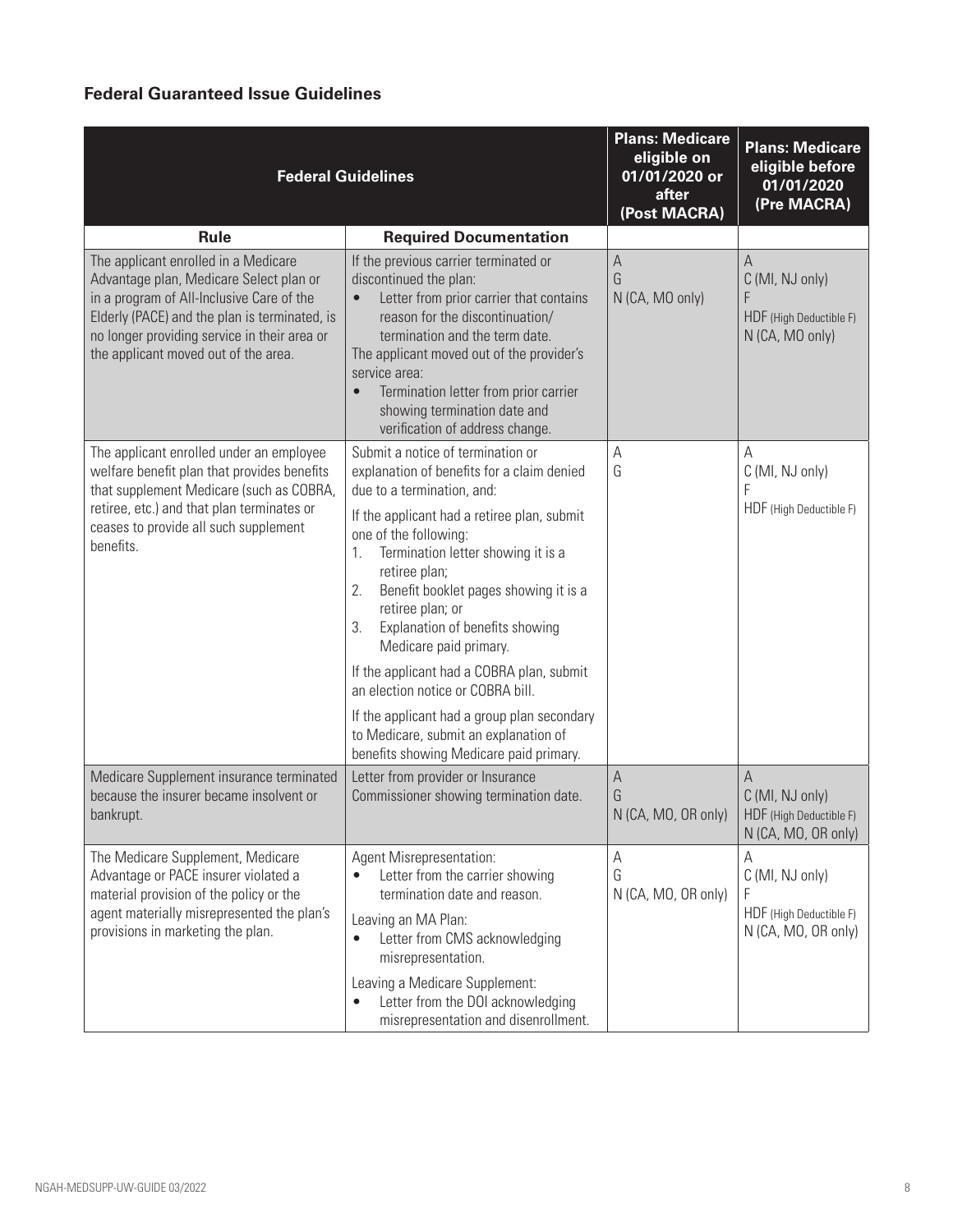# **Federal Guaranteed Issue Guidelines (continued)**

|                                                                                                                                                                                                                                          | <b>Federal Guidelines</b>                                                     | <b>Plans: Medicare</b><br>eligible on<br>01/01/2020 or<br>after<br>(Post MACRA) | <b>Plans: Medicare</b><br>eligible before<br>01/01/2020<br>(Pre MACRA)      |
|------------------------------------------------------------------------------------------------------------------------------------------------------------------------------------------------------------------------------------------|-------------------------------------------------------------------------------|---------------------------------------------------------------------------------|-----------------------------------------------------------------------------|
| <b>Rule</b>                                                                                                                                                                                                                              | <b>Required Documentation</b>                                                 |                                                                                 |                                                                             |
| The applicant terminated their National<br>General Accident & Health Medicare<br>Supplement insurance, enrolled in a<br>Medicare Advantage plan, and then<br>voluntarily disenrolled within the first 12<br>months of enrolling.         | Letter from the prior Medicare Advantage<br>carrier showing termination date. | $\mathsf A$<br>G<br>N (CA, MO, OR only)                                         | A<br>C (MI, NJ only)<br>F<br>HDF (High Deductible F)<br>N (CA, MO, OR only) |
| Note: the applicant may enroll in the<br>National General Accident & Health<br>Medicare Supplement plan they were<br>previously on.                                                                                                      |                                                                               |                                                                                 |                                                                             |
| The applicant joined a Medicare Advantage<br>or PACE plan when they were first eligible<br>for Medicare and disenrolled within the first<br>12 months                                                                                    | Letter from prior carrier showing<br>termination date.                        | A<br>G<br>N                                                                     | А<br>C (MI, NJ only)<br>F<br>HDF (High Deductible F)<br>N                   |
| Enrolled in a Medicare Part D plan during<br>the initial Part D enrollment period while<br>enrolled under a Medicare Supplement<br>policy that covers outpatient prescription<br>drugs and terminates the Medicare<br>Supplement policy. | Letter from prior carrier showing<br>termination date.                        | $\mathsf{A}$<br>G<br>N (CA, MO only)                                            | A<br>C (MI, NJ only)<br>F<br>HDF (High Deductible F)<br>N (CA, MO only)     |
| Other Guaranteed Issue rights available<br>under State law - refer to chart below                                                                                                                                                        | Letter from prior carrier showing<br>termination date.                        | $\mathsf{A}$<br>G<br>N                                                          | A<br>C (MI, NJ only)<br>F<br><b>HDF</b><br>$G(CA^* only)$<br>N              |

\*CA: If birthday rule, can select only the same plan as currently in force or one with lesser benefits.

# **State Specific Guaranteed Issue Guidelines**

|    | <b>State Guidelines</b>                                                                                                                                   | <b>Plans: Medicare</b><br>eligible on<br>01/01/2020 or<br>after<br>(Post MACRA) | <b>Plans: Medicare</b><br>eligible before<br>01/01/2020<br>(Pre MACRA) |
|----|-----------------------------------------------------------------------------------------------------------------------------------------------------------|---------------------------------------------------------------------------------|------------------------------------------------------------------------|
|    | <b>Rule</b>                                                                                                                                               |                                                                                 |                                                                        |
| AK | Enrolled in Medicare part B at age 65 or older, enrolls in a Medicare Advantage<br>and disenrolls within 12 months                                        | A<br>G                                                                          | A                                                                      |
|    |                                                                                                                                                           | N                                                                               | HDF (High Deductible F)<br>N                                           |
| AK | Enrolled under an employee welfare benefit plan providing health benefits<br>supplementing Medicare or is primary to Medicare, and the plan terminates or | А<br>G                                                                          | A                                                                      |
|    | reduces benefits, or the individual leaves the plan                                                                                                       |                                                                                 | HDF (High Deductible F)                                                |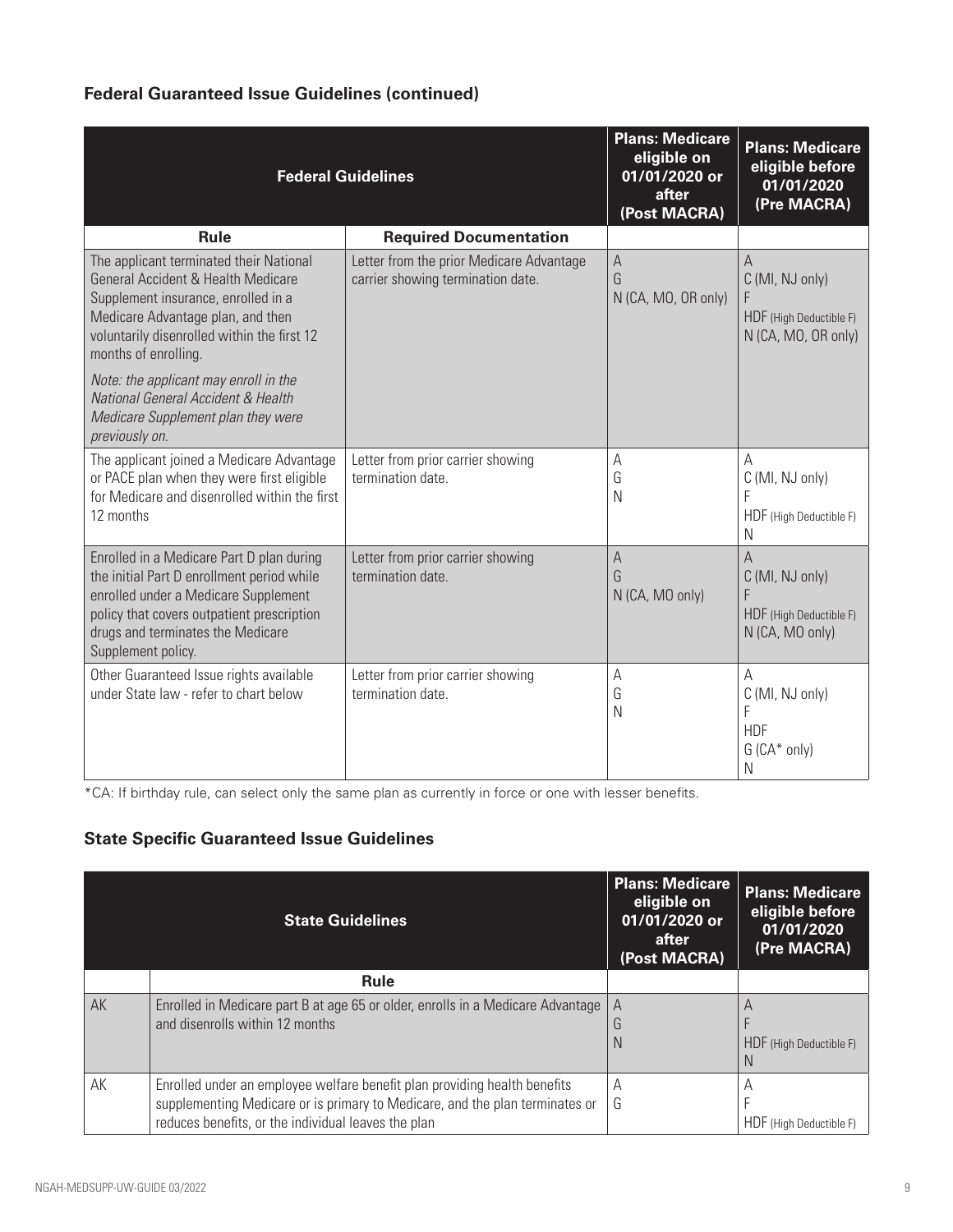|                                   | <b>State Guidelines</b>                                                                                                                                                                                                                                                          | <b>Plans: Medicare</b><br>eligible on<br>01/01/2020 or<br>after<br>(Post MACRA) | <b>Plans: Medicare</b><br>eligible before<br>01/01/2020<br>(Pre MACRA) |
|-----------------------------------|----------------------------------------------------------------------------------------------------------------------------------------------------------------------------------------------------------------------------------------------------------------------------------|---------------------------------------------------------------------------------|------------------------------------------------------------------------|
|                                   | <b>Rule</b>                                                                                                                                                                                                                                                                      |                                                                                 |                                                                        |
| AR                                | Enrolled under an employee welfare benefit plan providing health benefits<br>supplementing Medicare or is primary to Medicare, and the plan terminates or<br>reduces benefits, or the individual leaves the plan                                                                 | $\mathsf A$<br>G                                                                | A<br>F<br>HDF (High Deductible F)                                      |
| CA                                | Birthday rule - can select the same plan as currently in force or one with lesser<br>benefits. Additionally, the effective date must be equal to the birth date OR<br>within 60 days after the birth date. Effective date cannot exceed 60 days after<br>birth date.             | $\mathsf A$<br>G<br>N                                                           | A<br>F<br>HDF (High Deductible F)<br>G<br>N                            |
| CA                                | Enrolled in Medicare Advantage and premiums or copayments increase by<br>15% or more, benefits are reduced or provider contract terminated                                                                                                                                       | $\mathsf{A}$<br>G<br>$\mathsf{N}$                                               | A<br>F<br>HDF (High Deductible F)<br>N                                 |
| СA                                | Enrolled under an employee welfare benefit plan providing health benefits<br>supplementing Medicare, and the plan terminates or reduces benefits<br>including Medicare part B 20% coinsurance for services                                                                       | A<br>G<br>N                                                                     | А<br>F<br>HDF (High Deductible F)<br>N                                 |
| C <sub>0</sub>                    | Currently enrolled in both Medicare and Medicaid, loses eligibility for health<br>benefits under Title XIX of SS Act (Medicaid)                                                                                                                                                  | $\mathsf{A}$<br>G                                                               | А<br>F<br>HDF (High Deductible F)                                      |
| C <sub>0</sub>                    | Enrolled in a Medicare Advantage plan and the organization's certification or<br>plan is terminated. Refer to the mandate for additional criteria                                                                                                                                | A<br>G                                                                          | Α<br>F<br>HDF (High Deductible F)                                      |
| C <sub>0</sub>                    | Eligible for Part A, enrolls in a Medicare Advantage then disenrolls within 12<br>months                                                                                                                                                                                         | $\mathsf{A}$<br>G                                                               | A<br>F<br>HDF (High Deductible F)                                      |
| C <sub>0</sub>                    | Enrolled in Medicare Part D while enrolled under a medicare Supplement<br>policy that covers outpatient prescription drugs and terminates the Medicare<br>supplement policy                                                                                                      | A<br>G                                                                          | A<br>F<br>HDF (High Deductible F)                                      |
| CO                                | Enrolled under an employee welfare benefit plan that either (1) provides health $\parallel$ A<br>benefits supplementing Medicare; and the plan terminates or reduces benefits;<br>or (2) is primary to Medicare and the plan terminates; or ceases to provide<br>health benefits | G                                                                               | A<br>F<br>HDF (High Deductible F)                                      |
| ΙA                                | Enrolled in Medicare Part B, enrolls in a Medicare Advantage and disenrolls<br>within 12 months                                                                                                                                                                                  | Α<br>G<br>N                                                                     | Α<br>F<br>HDF (High Deductible F)<br>N                                 |
| ID                                | Eligible for Part A, enrolls in a Medicare Advantage then disenrolls within 12<br>months                                                                                                                                                                                         | A<br>G<br>$\mathsf{N}$                                                          | А<br>F<br>HDF (High Deductible F)<br>N                                 |
| ID                                | Birthday rule - As of March 1 2022, an applicant can enroll in the same plan<br>as they currently have in force or one with lesser benefits. The effective date<br>of the new plan must be equal to their birthday or within 63 days after their<br>birthday.                    | А<br>G<br>N                                                                     | А<br>F<br>HDF (High Deductible F)<br>N                                 |
| $\ensuremath{\mathsf{IL}}\xspace$ | Enrolled under an employee welfare benefit plan that either (1) supplements<br>Medicare; and the plan terminates or reduces benefits; or (2) is primary to<br>Medicare and the plan terminates or ceases to provide health benefits because<br>the individual leaves the plan    | $\mathsf{A}$<br>G                                                               | A<br>HDF (High Deductible F)                                           |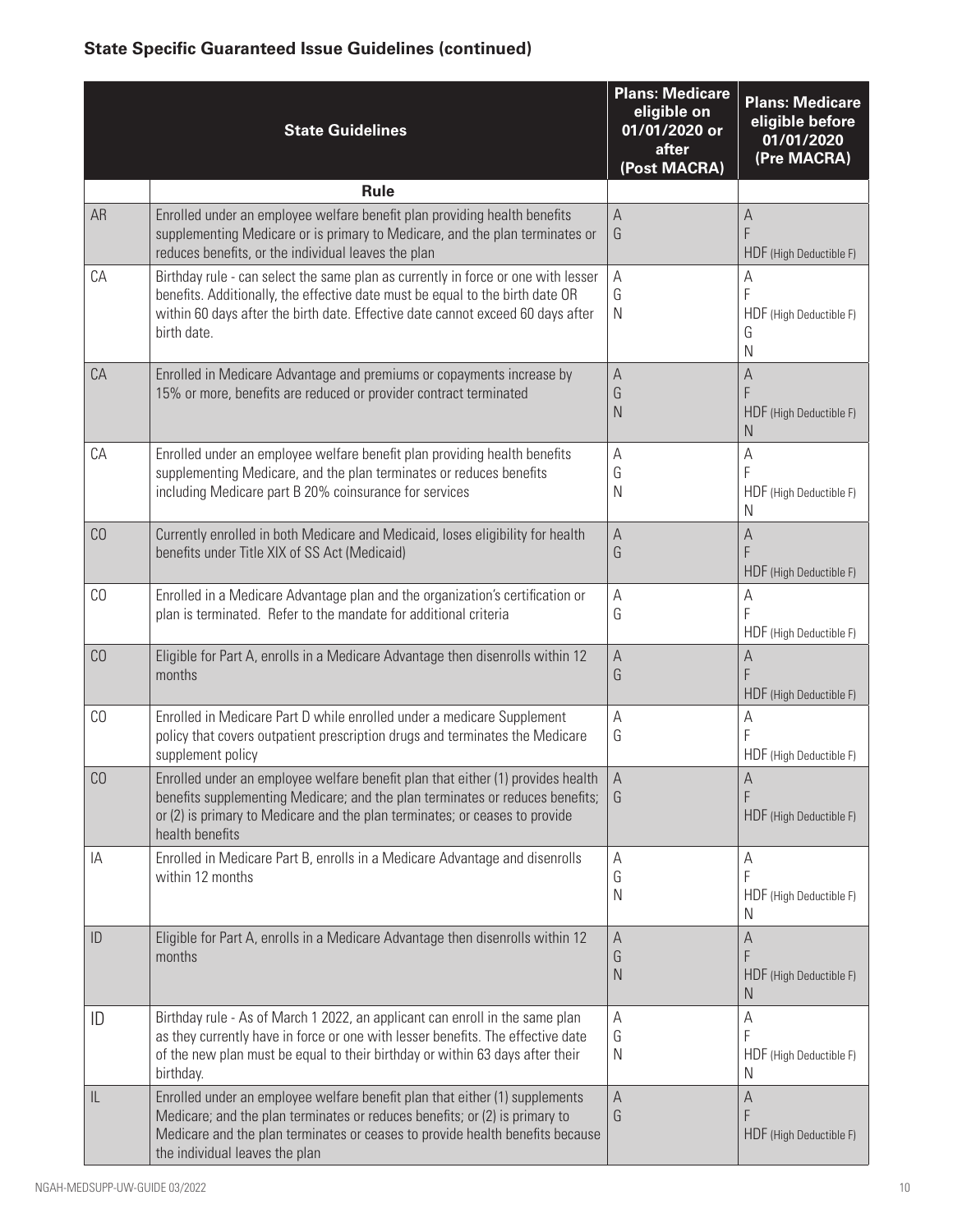|                                   | <b>State Guidelines</b>                                                                                                                                                                                                                                                                                                                                                                       | <b>Plans: Medicare</b><br>eligible on<br>01/01/2020 or<br>after<br>(Post MACRA)                                                                | <b>Plans: Medicare</b><br>eligible before<br>01/01/2020<br>(Pre MACRA)                                                                                            |
|-----------------------------------|-----------------------------------------------------------------------------------------------------------------------------------------------------------------------------------------------------------------------------------------------------------------------------------------------------------------------------------------------------------------------------------------------|------------------------------------------------------------------------------------------------------------------------------------------------|-------------------------------------------------------------------------------------------------------------------------------------------------------------------|
|                                   | <b>Rule</b>                                                                                                                                                                                                                                                                                                                                                                                   |                                                                                                                                                |                                                                                                                                                                   |
| $\ensuremath{\mathsf{IL}}\xspace$ | Enrolled in Medicare Part B, enrolls in a Medicare Advantage and disenrolls<br>within 12 months                                                                                                                                                                                                                                                                                               | $\mathsf{A}$<br>G                                                                                                                              | A<br>F<br>HDF (High Deductible F)                                                                                                                                 |
| $\sf IL$                          | Birthday rule - as of January 1, 2022, a member currently covered under a<br>National General Medicare Supplement policy who is at least 65 and no more<br>than 75 years of age can select a plan with lesser benefits. Additionally, the<br>effective date must be equal to the birth date OR within 45 days after the birth<br>date. Effective date cannot exceed 45 days after birth date. | А<br>G<br>$\mathsf{N}$                                                                                                                         | A<br>F<br>HDF (HighDeductible F)<br>N                                                                                                                             |
| IN                                | Enrolled under an employee welfare benefit plan that either (1) provides health<br>benefits supplementing Medicare; and the plan terminates or reduces benefits;<br>or (2) is primary to Medicare and the plan terminates; or ceases to provide<br>health benefits                                                                                                                            | A<br>G                                                                                                                                         | A<br>F<br>HDF (High Deductible F)                                                                                                                                 |
| IN                                | Enrolled in Medicare Part B, enrolls in a Medicare Advantage and disenrolls<br>within 12 months                                                                                                                                                                                                                                                                                               | A<br>G<br>$\mathsf{N}$                                                                                                                         | A<br>F<br>HDF (High Deductible F)<br>N                                                                                                                            |
| KS                                | Loses eligibility for health benefits under title XIX of the SS Act (Medicaid)                                                                                                                                                                                                                                                                                                                | $\mathsf{A}$<br>G<br>N                                                                                                                         | A<br>F<br>HDF (High Deductible F)<br>N                                                                                                                            |
| KS                                | Enrolled in Medicare Part B, enrolls in a Medicare Advantage and disenrolls<br>within 12 months                                                                                                                                                                                                                                                                                               | А<br>G<br>$\mathsf{N}$                                                                                                                         | Α<br>F<br>HDF (High Deductible F)<br>N                                                                                                                            |
| KY                                | Enrolled in a Medicare risk contract, healthcare prepayment plan, cost contract<br>or Medicare Select plan and the organization's certification is terminated                                                                                                                                                                                                                                 | $\mathsf A$<br>G                                                                                                                               | A<br>F<br>HDF (High Deductible F)                                                                                                                                 |
| LA                                | Enrolled in Medicare part B, enrolls in a Medicare Advantage and disenrolls<br>within 12 months                                                                                                                                                                                                                                                                                               | А<br>G<br>$\mathsf{N}$                                                                                                                         | A<br>F<br>HDF (High Deductible F)<br>N                                                                                                                            |
| LA                                | Enrolled under an employee welfare benefit plan providing health benefits<br>supplementing Medicare or is primary/secondary to Medicare, and the plan<br>terminates or reduces benefits, or the individual leaves the plan                                                                                                                                                                    | $\mathsf{A}$<br>G                                                                                                                              | $\overline{A}$<br>F<br>HDF (High Deductible F)                                                                                                                    |
| <b>MD</b>                         | Under 65 and qualified for Medicare due to a disability                                                                                                                                                                                                                                                                                                                                       | А                                                                                                                                              | А                                                                                                                                                                 |
| <b>MD</b>                         | Eligible for Part A at 65, enrolls in a Medicare Advantage then disenrolls<br>within 12 months                                                                                                                                                                                                                                                                                                | А<br>G<br>$\mathsf{N}$                                                                                                                         | $\mathsf{A}$<br>F<br>HDF (High Deductible F)<br>N                                                                                                                 |
| <b>MN</b>                         | Enrolled under a Medicare Supplement policy, terminates and enrolls for first<br>time in Medicare Advantage, etc. Then terminates coverage within 12 months<br>of enrollment                                                                                                                                                                                                                  | Basic, Extended<br>Basic, High<br>Deductible, Copay<br>Plans + riders:<br>Part A Deductible,<br>Part B Excess<br>Charges,<br>Preventative Care | Basic, Extended<br>Basic, High<br>Deductible, Copay<br>Plans + riders:<br>Part A Deductible,<br>Part B Deductible, Part<br>B Excess Charges,<br>Preventative Care |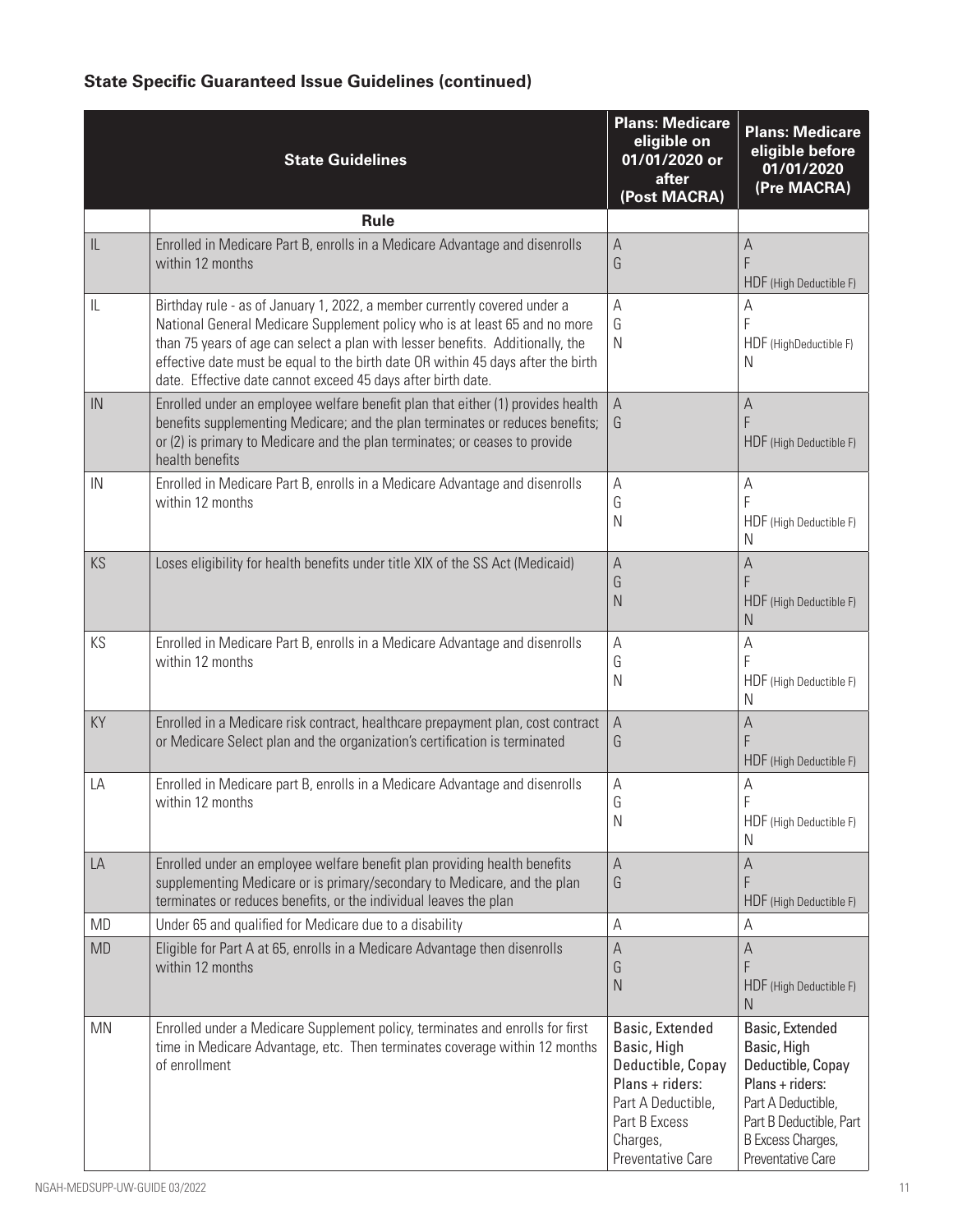|                | <b>State Guidelines</b>                                                                                                                                                                                                                                                                                     | <b>Plans: Medicare</b><br>eligible on<br>01/01/2020 or<br>after<br>(Post MACRA)                                                                         | <b>Plans: Medicare</b><br>eligible before<br>01/01/2020<br>(Pre MACRA)                                                                                                      |
|----------------|-------------------------------------------------------------------------------------------------------------------------------------------------------------------------------------------------------------------------------------------------------------------------------------------------------------|---------------------------------------------------------------------------------------------------------------------------------------------------------|-----------------------------------------------------------------------------------------------------------------------------------------------------------------------------|
|                | <b>Rule</b>                                                                                                                                                                                                                                                                                                 |                                                                                                                                                         |                                                                                                                                                                             |
| <b>MN</b>      | Eligible for Part A, enrolls in a Medicare Advantage then disenrolls within 12<br>months                                                                                                                                                                                                                    | Basic, Extended<br>Basic, High<br>Deductible, Copay<br>$Plans + riders:$<br>Part A Deductible,<br>Part B Excess<br>Charges,<br><b>Preventative Care</b> | Basic, Extended<br>Basic, High<br>Deductible, Copay<br>Plans + riders:<br>Part A Deductible,<br>Part B Deductible,<br>Part B Excess<br>Charges,<br><b>Preventative Care</b> |
| <b>MN</b>      | Enrolled in a Medicare Supplement policy and coverage discontinues due to<br>insolvency, or other involuntary termination of coverage                                                                                                                                                                       | Basic, Extended<br>Basic, High<br>Deductible, Copay<br>Plans + riders:<br>Part A Deductible,<br>Part B Excess<br>Charges,<br>Preventative Care          | Basic, Extended<br>Basic, High<br>Deductible, Copay<br>Plans + riders:<br>Part A Deductible,<br>Part B Deductible,<br>Part B Excess<br>Charges,<br>Preventative Care        |
| M <sub>0</sub> | Enrolled under an employee welfare benefit plan providing health benefits<br>supplementing Medicare, and the plan terminates or reduces benefits, or the<br>individual leaves the plan                                                                                                                      | $\mathsf{A}$<br>G<br>$\mathsf{N}$                                                                                                                       | Α<br>F<br>HDF (High Deductible F)<br>N                                                                                                                                      |
| M <sub>0</sub> | Terminates Medicare supp coverage within 30 days of the annual policy<br>anniversary - can select the same plan as currently in force. The proposed<br>effective date can be 30 days before/after their anniversary date. Applications<br>must be submitted within 60 days of the requested effective date. | A<br>G<br>N                                                                                                                                             | Α<br>F<br>HDF (High Deductible F)<br>G<br>N                                                                                                                                 |
| MT             | Enrolled under an employee welfare benefit plan providing health benefits<br>supplementing Medicare or is primary to Medicare, and the plan terminates or<br>reduces benefits, or the individual leaves the plan                                                                                            | $\mathsf A$<br>G                                                                                                                                        | A<br>F<br>HDF (High Deductible F)                                                                                                                                           |
| MT             | Enrolled in a Medicare Supplement policy and coverage discontinues due to<br>insolvency, substantial violation of a material policy provision, or material<br>misrepresentation, or the agent materially misrepresented the policy                                                                          | А<br>G                                                                                                                                                  | Α<br>HDF (High Deductible F)                                                                                                                                                |
| MT             | Eligible for benefits under Medicare Part A and B by reason of disability                                                                                                                                                                                                                                   | A<br>G<br>$\mathsf{N}$                                                                                                                                  | Α<br>F<br>HDF (High Deductible F)<br>N                                                                                                                                      |
| MT             | Eligible for Medicare Part A and B, enrolled in qualified medicare beneficiary<br>Program and no longer qualifies due to income or eligibility                                                                                                                                                              | А<br>G<br>N                                                                                                                                             | А<br>HDF (High Deductible F)<br>N                                                                                                                                           |
| <b>NC</b>      | Enrolled under an employee welfare benefit plan providing health benefits<br>supplementing Medicare, and the plan terminates or reduces benefits                                                                                                                                                            | $\mathsf{A}$<br>G                                                                                                                                       | A<br>HDF (High Deductible F)                                                                                                                                                |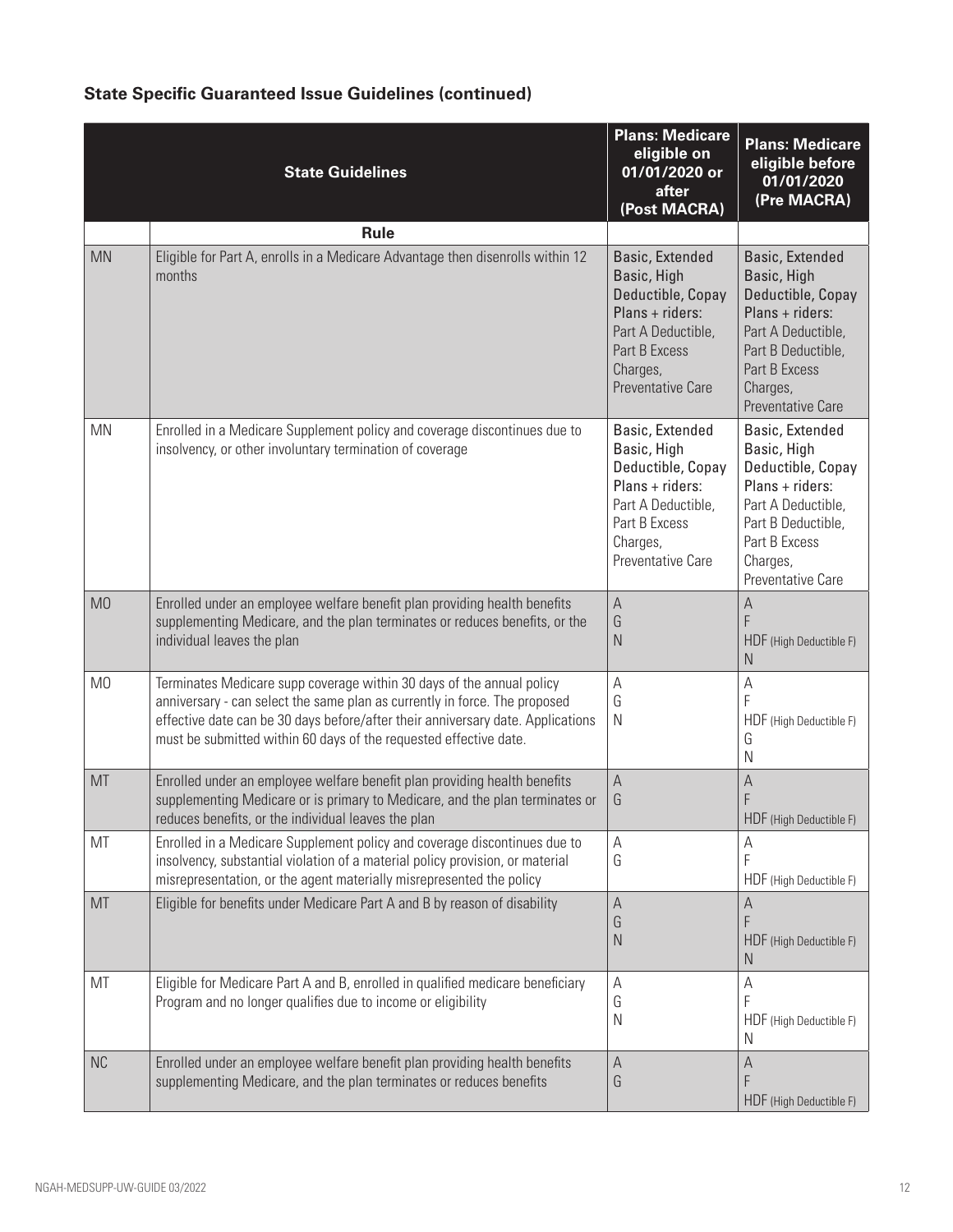|           | <b>State Guidelines</b>                                                                                                                                                                                                                                                                     | <b>Plans: Medicare</b><br>eligible on<br>01/01/2020 or<br>after<br>(Post MACRA) | <b>Plans: Medicare</b><br>eligible before<br>01/01/2020<br>(Pre MACRA) |
|-----------|---------------------------------------------------------------------------------------------------------------------------------------------------------------------------------------------------------------------------------------------------------------------------------------------|---------------------------------------------------------------------------------|------------------------------------------------------------------------|
|           | <b>Rule</b>                                                                                                                                                                                                                                                                                 |                                                                                 |                                                                        |
| <b>NC</b> | Age 65, enrolled in a Medicare risk contract, or similar organization and the<br>plan is terminated                                                                                                                                                                                         | $\mathsf{A}$<br>G                                                               | A<br>F<br>HDF (High Deductible F)                                      |
| <b>NC</b> | Eligible for Part A at 65, enrolls in a Medicare Advantage then disenrolls<br>within 12 months                                                                                                                                                                                              | Α<br>G<br>Ν                                                                     | Α<br>F<br>HDF (High Deductible F)<br>N                                 |
| <b>NC</b> | Eligible for Medicare Part B due to disability before the age of 65 and<br>enrolled in Medicare Advantage plan which is terminated due to cancellation,<br>nonrenewal or disenrollment from the plan                                                                                        | $\mathsf A$                                                                     | A                                                                      |
| <b>NC</b> | Enrolled in Medicare Advantage plan, enrolled with a Program of all-Inclusive<br>Care for the Elderly, and the organization's certification or plan is terminated.<br>Refer to the mandate for additional criteria                                                                          | A<br>G                                                                          | A<br>F<br>HDF (High Deductible F)                                      |
| <b>NC</b> | Enrolled in Medicare Part D while enrolled under a Medicare Supplement<br>policy that covers outpatient prescription drugs and terminates the Medicare<br>supplement policy                                                                                                                 | A<br>G                                                                          | A<br>F<br>HDF (High Deductible F)                                      |
| <b>NC</b> | Enrolled in a Medicare Supplement policy and coverage discontinues due to<br>insolvency, substantial violation of a material policy provision, or material<br>misrepresentation                                                                                                             | А<br>G                                                                          | A<br>F<br>HDF (High Deductible F)                                      |
| <b>NC</b> | Enrolled under a Medicare Supplement policy, terminates and enrolls for first<br>time in Medicare Advantage, etc. Then terminates coverage within 12 months<br>of enrollment. Eligible for same plan that was terminated. If not available, can<br>select alternate plan.                   | $\mathsf A$<br>G                                                                | A<br>F<br>HDF (High Deductible F)                                      |
| <b>NE</b> | Enrolled under an employee welfare benefit plan providing health benefits<br>supplementing Medicare, and the plan terminates or reduces benefits; or<br>enrolled due to current employment providing benefits secondary to Medicare<br>and individual loses eligibility for coverage        | Α<br>G                                                                          | Α<br>F<br>HDF (High Deductible F)                                      |
| <b>NE</b> | Enrolled in a Medicare Advantage plan and the organization's certification or<br>plan is terminated. Refer to the mandate for specific criteria                                                                                                                                             | A<br>G                                                                          | A<br>F<br>HDF (High Deductible F)                                      |
| NJ        | Enrolled under an employee welfare benefit plan providing health benefits<br>supplementing Medicare or is primary to Medicare, and the plan terminates or<br>reduces benefits, or the individual leaves the plan                                                                            | А<br>G                                                                          | А<br>F<br>HDF (High Deductible F)                                      |
| <b>NV</b> | Birthday rule - as of January 1, 2022, can select the same plan as currently<br>in force or one with lesser benefits. Additionally, the effective date must be<br>equal to the birth date OR within 60 days after the birth date. Effective date<br>cannot exceed 60 days after birth date. | $\mathsf A$<br>G<br>${\sf N}$                                                   | A<br>F<br>HDF (High Deductible F)<br>N                                 |
| 0H        | Eligible for Part A at 65, enrolls in a Medicare Advantage then disenrolls<br>within 12 months                                                                                                                                                                                              | Α<br>G                                                                          | Α<br>F<br>HDF (High Deductible F)                                      |
| <b>OH</b> | Enrolled under an employee welfare benefit plan providing health benefits<br>supplementing Medicare or is primary to Medicare, and the plan terminates or<br>reduces benefits, or the individual leaves the plan                                                                            | $\mathsf A$<br>G                                                                | A<br>F<br>HDF (High Deductible F)                                      |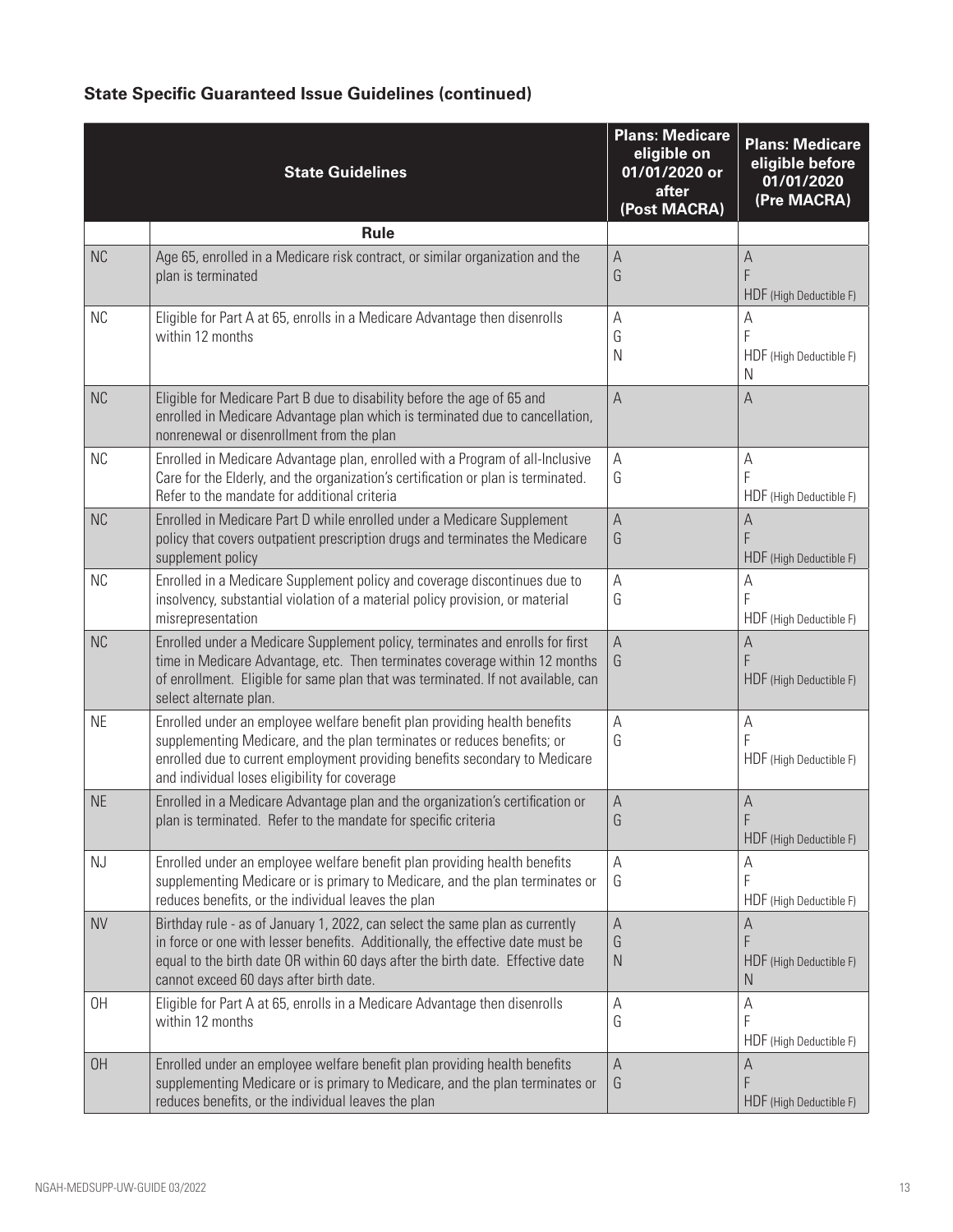## **Guaranteed Issue Guidelines (continued)**

|           | <b>State Guidelines</b>                                                                                                                                                                                                                                                                                                                                          | <b>Plans: Medicare</b><br>eligible on<br>01/01/2020 or<br>after<br>(Post MACRA) | <b>Plans: Medicare</b><br>eligible before<br>01/01/2020<br>(Pre MACRA) |
|-----------|------------------------------------------------------------------------------------------------------------------------------------------------------------------------------------------------------------------------------------------------------------------------------------------------------------------------------------------------------------------|---------------------------------------------------------------------------------|------------------------------------------------------------------------|
|           | <b>Rule</b>                                                                                                                                                                                                                                                                                                                                                      |                                                                                 |                                                                        |
| <b>OK</b> | Eligible for Part A at 65, enrolls in a Medicare Advantage then disenrolls<br>within 12 months; or under 65, eligible for Medicare part B, enrolls in<br>Medicare Advantage and disenrolls within 12 months                                                                                                                                                      | $\mathsf{A}$<br>G<br>N                                                          | A<br>F<br>HDF (High Deductible F)<br>N                                 |
| 0R        | Enrolled under an employee welfare benefit plan, an individual, conversion, or<br>portability health benefit plan, or state Medicaid plan providing health benefits<br>supplementing Medicare or is primary to Medicare, and the plan terminates or<br>reduces benefits, or the individual leaves the plan                                                       | $\mathsf{A}$<br>G<br>N                                                          | А<br>F<br>HDF (High Deductible F)<br>N                                 |
| <b>OR</b> | Birthday rule – can select the same plan as currently in force or one with<br>lesser benefits. Additionally, applications can be submitted 30 days prior to<br>and up to 30 days following the birthday. The effective date must be equal<br>to the birth date OR within 60 days after the birth date. Effective date cannot<br>exceed 60 days after birth date. | $\mathsf{A}$<br>G<br>$\mathsf{N}$                                               | A<br>F<br>HDF (High Deductible F)<br>G<br>N                            |
| 0R        | Eligible for Part A, enrolls in a Medicare Advantage then disenrolls within 12<br>months                                                                                                                                                                                                                                                                         | $\mathsf{A}$<br>G<br>N                                                          | А<br>F<br>HDF (High Deductible F)<br>N                                 |
| <b>OR</b> | Enrolled in Medicare Advantage plan, the individual is 65 year of age or<br>older and enrolled with a Program of all-Inclusive Care for the Elderly and the<br>organization's certification or plan is terminated. Refer to the mandate for<br>additional criteria                                                                                               | $\mathsf{A}$<br>G<br>N                                                          | А<br>F<br>HDF (High Deductible F)<br>N                                 |
| 0R        | Enrolled in Medicare Part D while enrolled under a Medicare Supplement<br>policy that covers outpatient prescription drugs and terminates the Medicare<br>supplement policy                                                                                                                                                                                      | $\mathsf A$<br>G<br>N                                                           | A<br>F<br>HDF (High Deductible F)<br>N                                 |
| PA        | Eligible for Part A and enrolled in Part B, if eligible, enrolls in a Medicare<br>Advantage then disenrolls within 12 months                                                                                                                                                                                                                                     | $\mathsf{A}$<br>G                                                               | А<br>F<br>HDF (High Deductible F)                                      |
| PA        | Enrolled under an employee welfare benefit plan providing health benefits<br>supplementing Medicare or is primary to Medicare, and the plan terminates or<br>reduces benefits, or the individual leaves the plan                                                                                                                                                 | Α<br>G                                                                          | A<br>F<br>HDF (High Deductible F)                                      |
| SD        | Age 65, enrolled in a Medicare risk contract, or similar organization and the<br>plan is terminated                                                                                                                                                                                                                                                              | $\mathsf{A}$<br>G                                                               | А<br>F<br>HDF (High Deductible F)                                      |
| SD        | Age 65, enrolled in a Medicare Advantage plan and the organization's<br>certification or plan is terminated                                                                                                                                                                                                                                                      | Α<br>G                                                                          | A<br>F<br>HDF (High Deductible F)                                      |
| SD        | Enrolled under an employee welfare benefit plan or an employer based health<br>insurance plan and the coverage under the plan terminates for that person                                                                                                                                                                                                         | $\mathsf{A}$<br>G                                                               | A<br>F<br>HDF (High Deductible F)                                      |
| TN        | Enrolled under Title XIX of the SS Act (Medicaid) and enrollment involuntarily<br>ceases after the individual is 65 and eligible/enrolled in Medicare Part B                                                                                                                                                                                                     | A<br>G<br>N                                                                     | А<br>F<br>HDF (High Deductible F)<br>N                                 |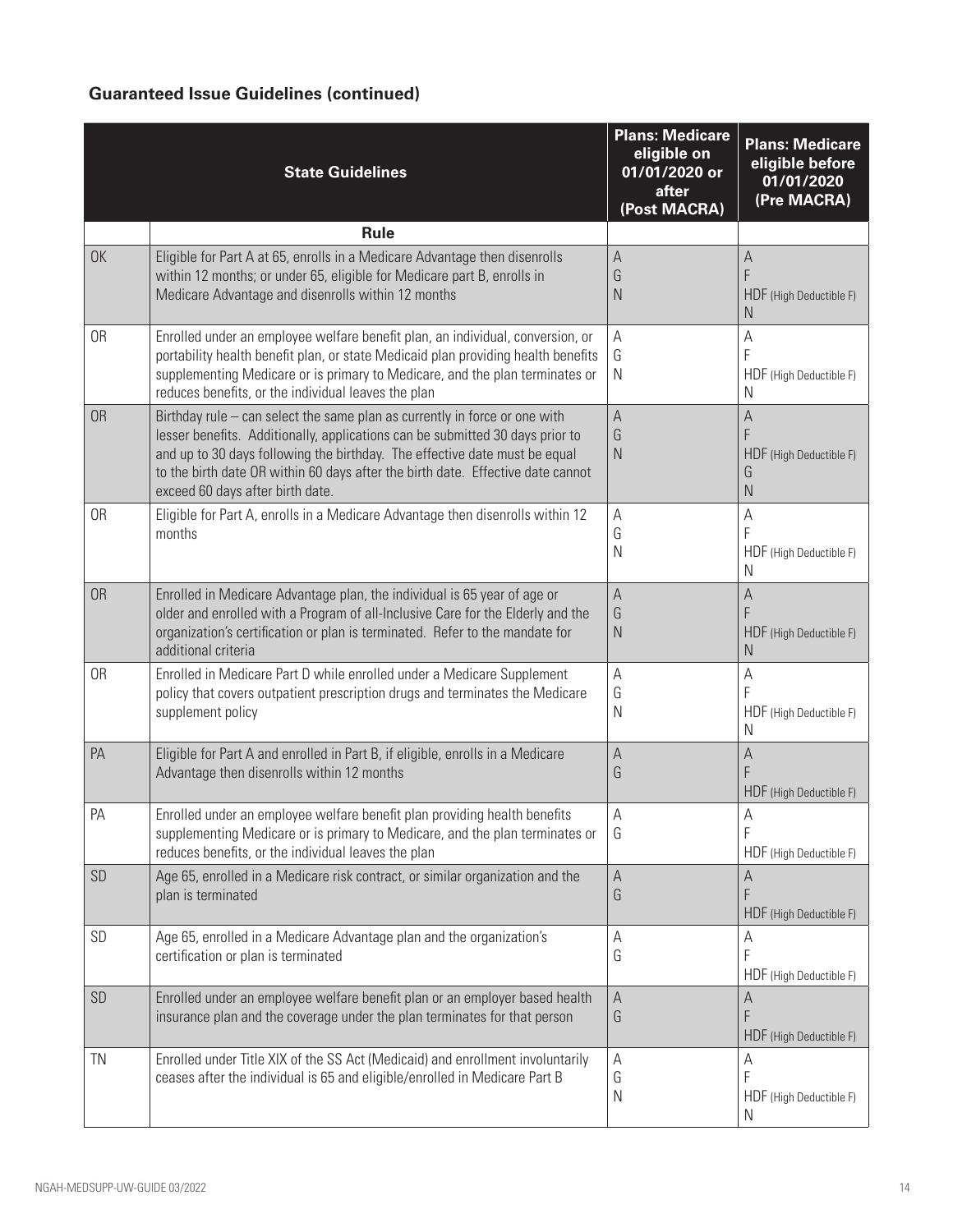## **Guaranteed Issue Guidelines (continued)**

|           | <b>State Guidelines</b>                                                                                                                                                                                          | <b>Plans: Medicare</b><br>eligible on<br>01/01/2020 or<br>after<br>(Post MACRA)                                                                  | <b>Plans: Medicare</b><br>eligible before<br>01/01/2020<br>(Pre MACRA)                                                                                                 |
|-----------|------------------------------------------------------------------------------------------------------------------------------------------------------------------------------------------------------------------|--------------------------------------------------------------------------------------------------------------------------------------------------|------------------------------------------------------------------------------------------------------------------------------------------------------------------------|
|           | <b>Rule</b>                                                                                                                                                                                                      |                                                                                                                                                  |                                                                                                                                                                        |
| <b>TX</b> | Enrolled in Medicare part B at age 65 or older, enrolls in a Medicare Advantage<br>and disenrolls within 12 months                                                                                               | $\mathsf A$<br>G                                                                                                                                 | А<br>F<br>HDF (High Deductible F)                                                                                                                                      |
| TX        | Enrolled under an employee welfare benefit plan providing health benefits<br>supplementing Medicare or is primary to Medicare, and the plan terminates or<br>reduces benefits, or the individual leaves the plan | $\mathsf{A}$<br>G                                                                                                                                | A<br>F<br>HDF (High Deductible F)                                                                                                                                      |
| <b>TX</b> | Loses eligibility for health benefits under Title XIX of the SS Act (Medicaid)                                                                                                                                   | $\boldsymbol{\mathsf{A}}$<br>G                                                                                                                   | А<br>F<br>HDF (High Deductible F)                                                                                                                                      |
| UT        | Involuntarily terminated from health benefits from Title XIX of the SS Act<br>(Medicaid)                                                                                                                         | A<br>G<br>N                                                                                                                                      | Α<br>F<br>HDF (High Deductible F)<br>N                                                                                                                                 |
| WI        | Enrolled in Medicare Part D while enrolled under a medicare Supplement<br>policy that covers outpatient prescription drugs and terminates the Medicare<br>supplement policy                                      | Basic plan +<br>riders:<br>Part A Deductible,<br>Part B Excess<br>Charges, Home<br>Health Care, Foreign<br>Travel Emergency,<br>Part B Copayment | Basic plan +<br>riders:<br>Part A Deductible,<br>Part B Deductible,<br>Part B Excess<br>Charges, Home<br>Health Care, Foreign<br>Travel Emergency,<br>Part B Copayment |
| WI        | Enrolled under an employee welfare benefit plan providing health benefits<br>supplementing Medicare or is primary to Medicare, and the plan terminates or<br>reduces benefits, or the individual leaves the plan | Basic plan +<br>riders:<br>Part A Deductible,<br>Part B Excess<br>Charges, Home<br>Health Care, Foreign<br>Travel Emergency,<br>Part B Copayment | Basic plan +<br>riders:<br>Part A Deductible,<br>Part B Deductible,<br>Part B Excess<br>Charges, Home<br>Health Care, Foreign<br>Travel Emergency,<br>Part B Copayment |
| WI        | Eligible for benefits under Medicare Parts A and B and covered under the<br>medical assistance program and then loses eligibility in the medical assistance<br>program                                           | Basic plan +<br>riders:<br>Part A Deductible,<br>Part B Excess<br>Charges, Home<br>Health Care, Foreign<br>Travel Emergency,<br>Part B Copayment | Basic plan +<br>riders:<br>Part A Deductible,<br>Part B Deductible,<br>Part B Excess<br>Charges, Home<br>Health Care, Foreign<br>Travel Emergency,<br>Part B Copayment |
| WY        | Postponed enrollment in Medicare Part B until after 65 because working and<br>enrolled in a group health insurance plan                                                                                          | $\mathsf A$<br>G                                                                                                                                 | А<br>F<br>HDF (High Deductible F)                                                                                                                                      |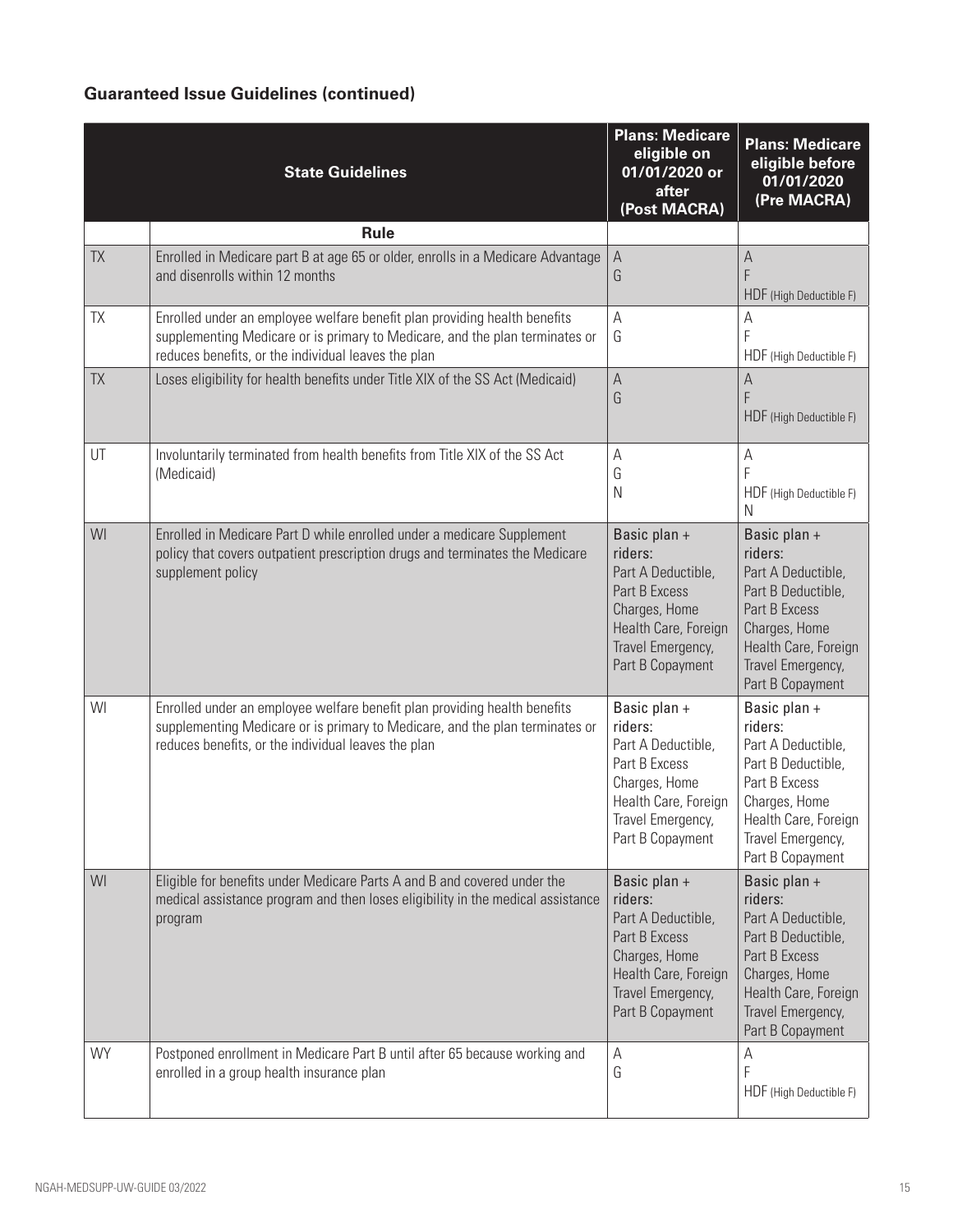# **Medicare Advantage (MA) Guidelines**

#### **Medicare Advantage Disenrollment**

If applying for Medicare Supplement insurance, there are certain requirements that must be met when the applicant is disenrolling from a Medicare Advantage plan. Underwriting cannot issue a policy unless the specified requirements are met. Refer to the following guidelines to determine what requirements must be satisfied.

| <b>Disenrolling during AEP/MADP</b>                                                                                 | <b>Disenrolling outside of AEP/MADP</b>                                                                                                                                                                  |
|---------------------------------------------------------------------------------------------------------------------|----------------------------------------------------------------------------------------------------------------------------------------------------------------------------------------------------------|
| Complete Medicare and Insurance information section on the<br>application<br>Complete a replacement form (NRN-2017) | Complete Medicare and Insurance information section on the<br>application<br>Provide the home office with a copy of the applicant's MA<br>disenrollment notice<br>Complete a replacement form (NRN-2017) |

National General Accident & Health is not able to issue a policy until the applicant's disenrollment letter has been received in the home office; it must be received within 30 days of the application or the policy will be canceled.

For any further questions regarding MA disenrollment eligibility, contact the State Health Insurance Assistance Program (SHIP) office or call 1-800-Medicare, as each situation presents its own unique set of circumstances.

# **Enrollment Guidelines**

#### **Premium**

When calculating the premium, utilize the rate sheet within the outline of coverage. Age is calculated based on the requested policy effective date. (i.e, applicant is currently 66 years old, turning 67 on March 5th. If effective date is before March 5th, then the issue age is 66. If the effective date is March 5th or later, then issue age is 67).

Use of tobacco or nicotine in any form within the past 12 months, is considered tobacco use. Anything beyond 12 months will not affect Preferred vs Standard rating on their premium.

#### **Risk Classes**

There are three separate underwriting risk classes: Preferred Select, Preferred and Standard. Each risk class has a separate premium rate. See table below.

| <b>Preferred Select**</b>                                    | <b>Preferred</b>                       | <b>Standard</b>                                             |
|--------------------------------------------------------------|----------------------------------------|-------------------------------------------------------------|
| Qualify for Coverage                                         | Qualify for Coverage;                  | Qualify for Coverage;                                       |
| <b>Fall within Preferred Select Standards</b>                | <b>Fall Within Preferred Standards</b> | Fall Outside of Preferred Select or Preferred<br>Standards. |
| <b>AND</b>                                                   | <b>AND</b>                             | AND/OR                                                      |
| No Tobacco or Nicotine Use*                                  | No Tobacco or Nicotine Use*            | Use Tobacco or Nicotine Products*                           |
| <b>AND</b>                                                   |                                        |                                                             |
| Answer "no" to the Preferred Select Eligibility<br>Question. |                                        |                                                             |

\*Use of tobacco or nicotine in any form is considered tobacco use (examples: nicotine patch or gum, electronic cigarettes). This rate can be applied for applicants during open enrollment or for those who qualify for Guaranteed Issue in certain states.

\*\* Preferred Select risk class is only available in: AL, AZ, DE, GA, IA, IN, KY, KS, LA, MD, MI, MS, NE, OK, SC, TN, WV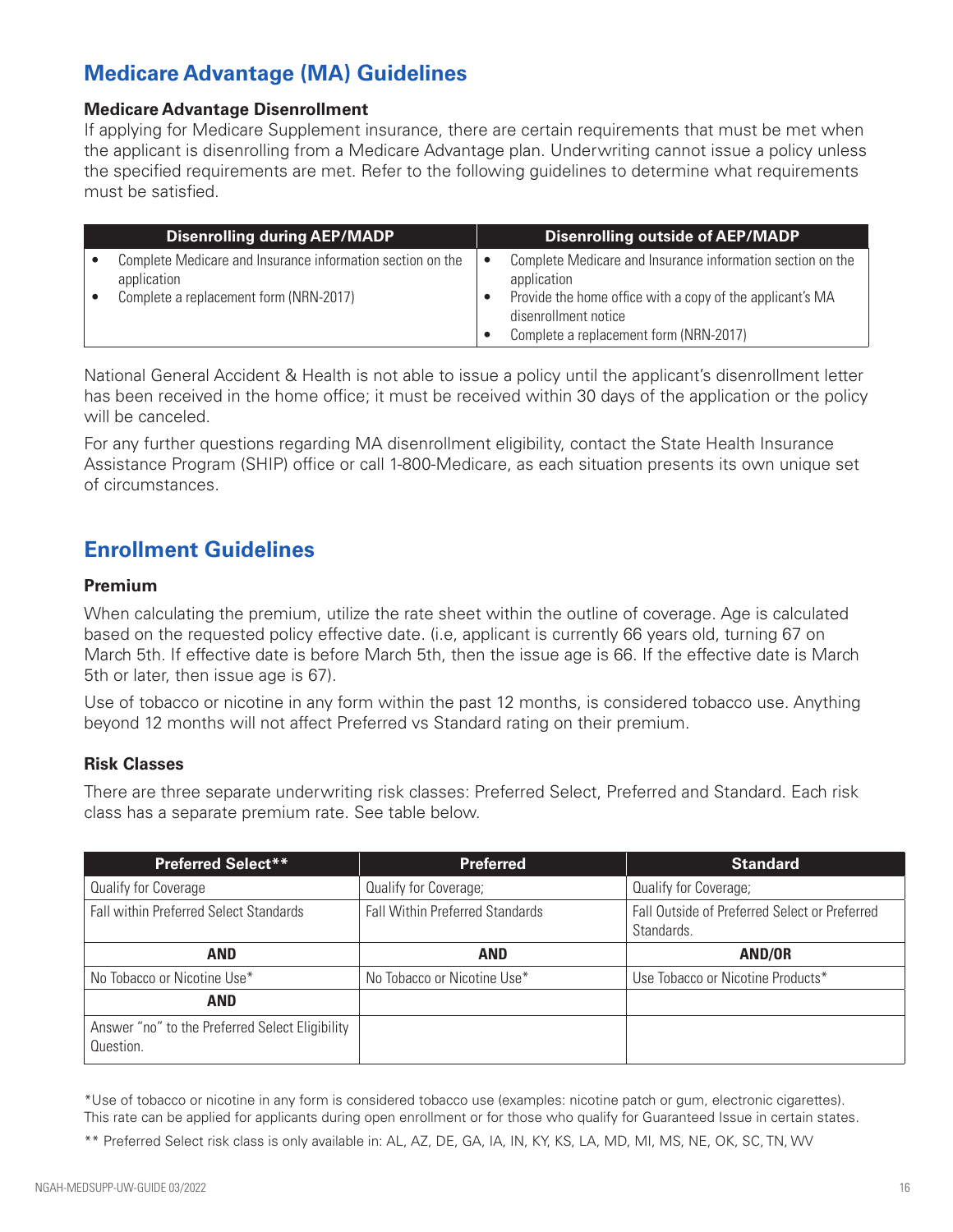### **Standard rates DO NOT apply during Open Enrollment or Guaranteed Issue in the following states:**

Arkansas, California, Colorado, District of Columbia, Illinois, Iowa, Kentucky, Louisiana, Michigan, North Carolina, North Dakota, New Jersey, New Mexico, Ohio, Pennsylvania, Tennessee, Utah, Virginia, and Wisconsin.

In Florida, Missouri, and Oregon, only tobacco use is considered when determining Preferred/Standard rates for Guaranteed Issue and Open Enrollment.

### **Policy Discount**

National General Accident & Health offers discount for individuals that meet the necessary qualifications. See the chart below for details.

| <b>States</b>                                                            | <b>Discount</b>                                                                                                                                                                                                                                                                                                                                                                                                                                                                                |
|--------------------------------------------------------------------------|------------------------------------------------------------------------------------------------------------------------------------------------------------------------------------------------------------------------------------------------------------------------------------------------------------------------------------------------------------------------------------------------------------------------------------------------------------------------------------------------|
| AK, AR, CO, DC, MT, NC, ND,<br>NM, NV, OR, SD, TX, UT, VA,<br>WI, WY     | A 7 % discount is available to applicants who for the past 12 months have resided with at least one, but<br>no more than three, other adults who are age 50 or older. If living with another adult who is their legal<br>spouse, domestic partner, or in a Civil Union Partnership we will waive the one-year requirement and the<br>age 50 requirement.                                                                                                                                       |
| AL, AZ, CA, DE, GA, IA, KS, KY,<br>LA, MD, MI, MO, MS, NE, SC,<br>TN, WV | A 7 % discount is available to applicants who for the past 12 months have resided with at least one, but<br>no more than three, other adults who are age 50 or older. If living with another adult who is their legal<br>spouse, domestic partner, or in a Civil Union Partnership we will waive the one-year requirement and the<br>age 50 requirement. or; A 10% discount is available if both individuals apply for a Medicare Supplement<br>policy with National Health Insurance Company. |
| OH, OK                                                                   | A 10% discount is available to applicants who for the past 12 months have resided with at least one<br>but no more than three, other adults who are age 50 or older and also have an active National General<br>Accident & Health Medicare Supplement insurance policy. If living with another adult who is the legal<br>spouse, domestic partner, or in a Civil Union Partnership, we will waive the one-year requirement and the<br>age 50 requirement.                                      |
| IL, NJ                                                                   | A 7% discount is available to applicants who for the past 12 months have resided with at least one<br>but no more than three, other adults who are age 50 or older and also have an active National General<br>Accident & Health Medicare Supplement insurance policy. If living with another adult who is the legal<br>spouse, domestic partner, or in a Civil Union Partnership, we will waive the one-year requirement and the<br>age 50 requirement.                                       |
| PA                                                                       | A 7% household discount is available if the applicant is at least 65 at the time of the requested effective<br>date and meets the following criteria: married and residing with their spouse; or, must have resided for<br>the past 12 months in the same household with an individual who has either been issued or is applying<br>for a National Health Insurance Company policy.                                                                                                            |
| ID, MN                                                                   | No discount available                                                                                                                                                                                                                                                                                                                                                                                                                                                                          |
| FL                                                                       | A 3% discount is available to applicants if they reside with their spouse who owns or is issued a<br>Medicare Supplement policy written by National Health Insurance Company.                                                                                                                                                                                                                                                                                                                  |
| IN                                                                       | A 10% discount is available to applicants whose spouse have or are applying for National General<br>Accident & Health Medicare Supplement insurance.<br>A 10% discount must be applied for applicants who qualify for Open Enrollment or Guaranteed Issue.                                                                                                                                                                                                                                     |

## **Activity Tracker Discount - (Not available in ID, OH & TX)**

A 5% activity tracker discount is also available in select states. Clients need only connect their device in order to keep the discount. Their device can be connected through the member portal at mynatgen.com or through a link sent to them in a post-purchase reminder email.

#### **Annual Pay Discount**

If you choose to make single annual premium payments, you may receive a 10% discount in select states.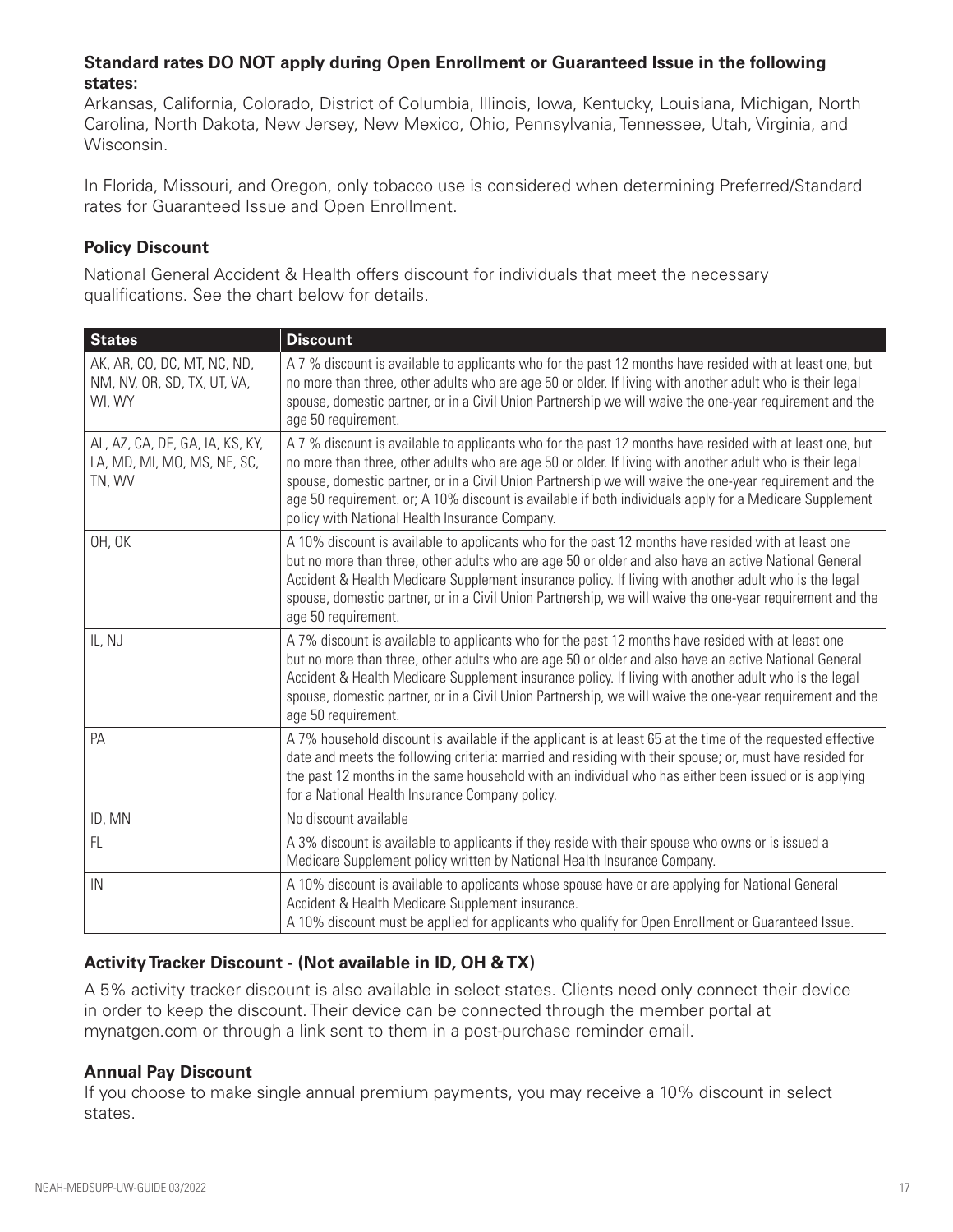### **Submitting the Application**

National General Accident & Health offers two methods for submitting and completing applications:

- Web Application
- Paper Application

Each application has its own guidelines to follow when submitting for coverage.

### **Web Application (i.e. Electronic Application or eApp)**

The Web Application is a digital form to be filled out and submitted through the agent portal. In order to complete an application using the Web Application Process:

- 1. Pre-qualify the applicant based on the Medical Questions (not required if the applicant is applying under Open Enrollment or Guaranteed Issue).
- 2. Review the application with the applicant; you MUST read the required statements in the Disclosure Section. If the client has not been read these statements, the application cannot be submitted.
- 3. Log on to the agent portal at EnrollNatGen.com
- 4. Begin the application on the "Quick Quote" screen. Complete the application in full, which includes: a. The Health Information Authorization (N-HHA-MS)
	- b. If the applicant is replacing coverage: the Replacement Notice (NRN- 2017).
	- c. If the applicant is applying during Guaranteed Issue: the Definition of Eligible Person for Guaranteed Issue form (GI-MS).
- 5. Once you have completed the application you will have the option to select the signature option: a. eSignature b. Voice Signature c. Passphrase Signature
- 6. Once the application has been completed, you will be notified of the decision via email.

For fully underwritten applications, an underwriter will be assigned to the case and may contact your applicant to complete the medical risk assessment if necessary.

Once the application has been completed, you will be notified of the decision via email or you may contact the Underwriting Department for a point-of-sale decision.

#### **Paper Application**

To submit an application using the Paper Application Process:

- 1. Pre-qualify the applicant based on the Health Information questions on the application. (Not required if the applicant is applying under Open Enrollment or Guaranteed Issue).
- 2. Complete the entire application.
- 3. Complete the Health Information Authorization (N-HHA-MS).
- 4. If the applicant is replacing coverage: complete the Replacement Notice (NRN- 2017).
- 5. If the applicant is applying during Guaranteed Issue: Complete the Definition of Eligible Person for Guaranteed Issue form (GI-MS).

Additional state specific form requirements: KY Comparison Statement\*, IL Policy Checklist\*, FL Certification, OH Agent Medicare Supplement Insurance Solicitation Disclosure, LA Your Rights Regarding the Release and Use of Genetic Information\*\* \*required if replacing coverage

\*\*must be provided at point of sale, but signature is not required

Once the application has been completed, you can mail the application and initial premium to: National General Accident and Health PO Box 95464 Cleveland, OH 44101

Initial premium via Electronic Funds Transfer should also be sent to the address listed above.

The completed application can also be emailed to National General Accident & Health Medicare Supplement Department at NPSMedicareSuppApps@ngic.com *(only available for applications being paid via EFT/ACH)* .

Any application dated outside 30 days from the date the application is received at the National General Accident & Health home office will be returned.

In order to accelerate the application process, verify that the application has been completed in full. Try to be as detailed as possible when filling out an application. This will assist in expediting the process.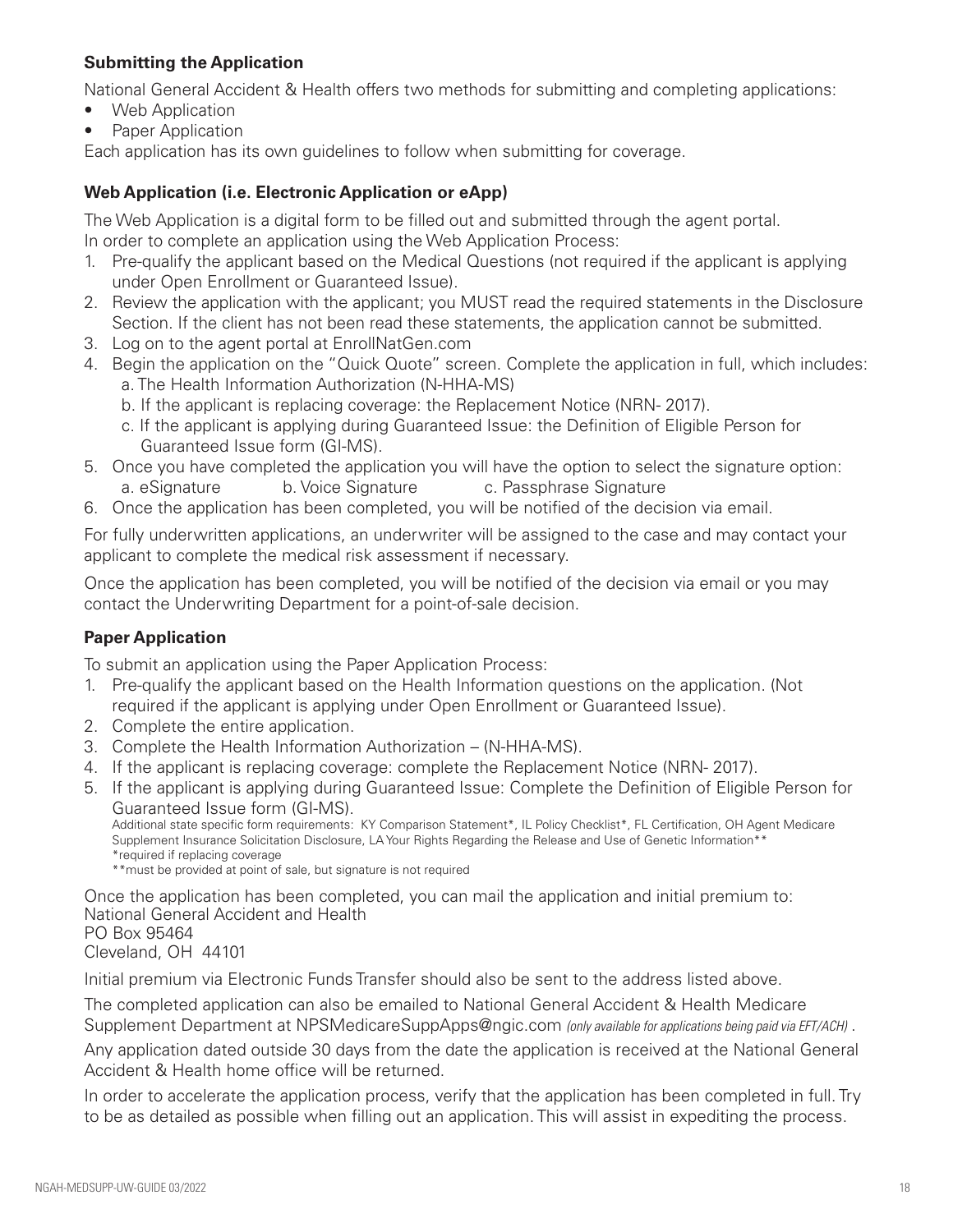# **Producer Checklist for Paper Applications\*\*\***

- $\Box$  Application is completely filled out.
- $\Box$  Initial modal premium (quarterly, semi-annual, or annual amount).
- $\Box$  All Medical Questions have been answered (only required if application is underwritten).
- **F** Disclosure, Acknowledgements, and Agreement signed and dated.
- Agent statement completed, signed, and dated.
- $\Box$  HIPAA statement (N-HHA-MS) signed and dated.
- $\Box$  Replacement Notice (NRN- 2017) completed and signed (if necessary).
- $\Box$  Definition of Eligible Person for Guaranteed Issue (GI-MS) completed (if necessary).
- $\Box$  State Specific Forms (if applicable).

*\*\*\* Paper applications submitted without ACH/EFT payment or initial modal premium check will not be processed until initial modal premium is received.*

# **Application Signatures**

All applications require a valid signatures in order to be processed.

Web/Applications

- Web applications require eSignature, voice Signature, or Security Question. In CA, only eSignature is allowed through web application.
- POA signatures are not accepted on Web Applications.

Paper Applications

- All Paper Applications require the applicant's physical signature.
- POA signatures can be accepted only for OE/ GI cases.

# **Premium Payment**

National General Accident & Health offers two forms of payment for premium charges: Each form of payment has its own guidelines.

• Bank Draft. • Direct Bill.

Credit card payments will not be accepted.

# *Bank Draft*

Bank draft is available for all forms of applications and is the only option available when completing a Web Application. The payments will be set up to automatically draft from the applicant's bank account. Payments can be set up to be made:

• Monthly.

Semi-annually.

• Quarterly.

• Annually.

The Draft Date can be up to the day prior to the policy effective date. The recurring draft payment will be taken on the same day each month. If this day does not exist in a month, payment will be drafted on the next business day.

The Initial premium payment can occur any day from the signature date up to the day before the proposed effective date (ex, signed 1/15, eff date of 2/1/2021, the applicant can have initial draft between 1/15-1/31).

Renewal premiums - Unless otherwise specified on the application or other arrangement made through calling Member Services, the renewal premiums will default to draft on the same date as the first effective date of the policy. Renewal premiums are drafted in advance of the coverage period. If a date other than the effective date is chosen for renewal payments, the member could be subject to paying two months' worth of premium in the initial month of coverage.

# *Direct Bill*

Direct bill is available for Paper Applications. We will process all checks as EFT (Electronic Funds Transfer) with the bank. Cash, post-dated checks, money orders, traveler's checks, agent checks and agency checks will not be accepted. Unless required by law or regulation, checks from a third-party payer (such as a foundation or other non-profit) will not be accepted. In some circumstances, checks from a family member or business associate can be accepted.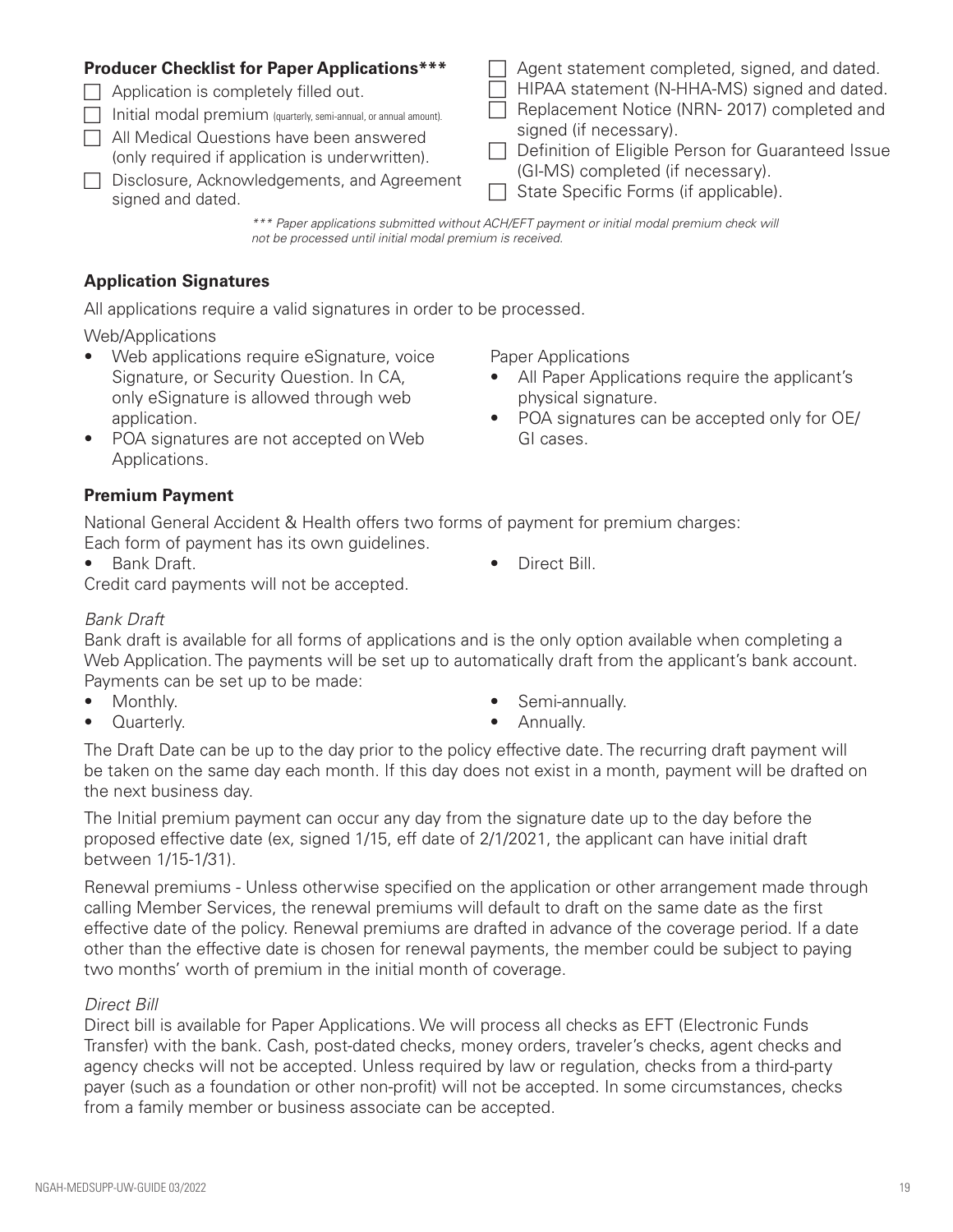When completing an application using the Web Application process, the applicant must set up their payments to be automatically drafted from their account. If they wish to have their subsequent payments to be billed to them directly, they are able to do so by contacting National General Accident & Health. If the applicant changes payment method from EFT/ACH to Direct Bill, additional premium may be required at the time of the request change.

Direct bill payments can be set up:

- 
- Quarterly. • Semi-annually. • Annually.

**Direct Bill premium payment checks should be made payable to: National General Accident & Health. Direct Bill Renewal or Recurring payments should be mailed to:**  National General Accident & Health

PO Box 95464 Cleveland, OH 44101

### **Required Forms**

Each application method has different requirements for forms that need to be submitted to the home office:

*Web Application:* For most states, the forms are built into the Web Application and submitted electronically.

*Paper Application:* Refer to Paper Application section in this document.

### **Other Coverage/Supplemental Products**

In some states supplemental products will be available to be purchased with Medicare Supplement or standalone. When a supplemental product is sold:

- Only electronic submissions are available.
- All products in the cart must have the same billing method.
	- Credit card will not be an option when Medicare Supplement is in the cart.
	- Direct Bill will not be an option when Supplemental products are in the cart.
- Effective dates for Medicare Supplement and Supplemental products must be the same.

If we are unable to provide coverage for Medicare Supplement the applicant may still qualify for coverage on the Supplemental product(s). Applicants can call us at 844-961-9477 to continue the process for the remaining products.

The Dental, Vision & Hearing product has two separate risk classes: Preferred and Standard. If an applicant had a filling, crown, root canal, dentures, or implants within the past 12 months, they will be considered Standard for rating on their premium and not eligible for Preferred rates.

# **Agent Responsibilities**

This section does not cover all of the agent's responsibilities. Refer to other sections of the Underwriting Guidelines, the agent contract, and other materials provided.

The Health Insurance Portability and Accountability Act (HIPAA) established requirements and restrictions pertaining to the use and disclosure of Protected Health Information. Please familiarize yourself with both National General Accident & Health's HIPAA Policy and Privacy Policy. Your adherence to federal and state laws and regulations that provide privacy protections is mandatory.

The applicant will not be familiar with the underwriting process. Therefore, it is important for you to read the application and forms to the applicant. You can also ask the applicant to read the application and forms themselves and explain anything that he/she does not understand.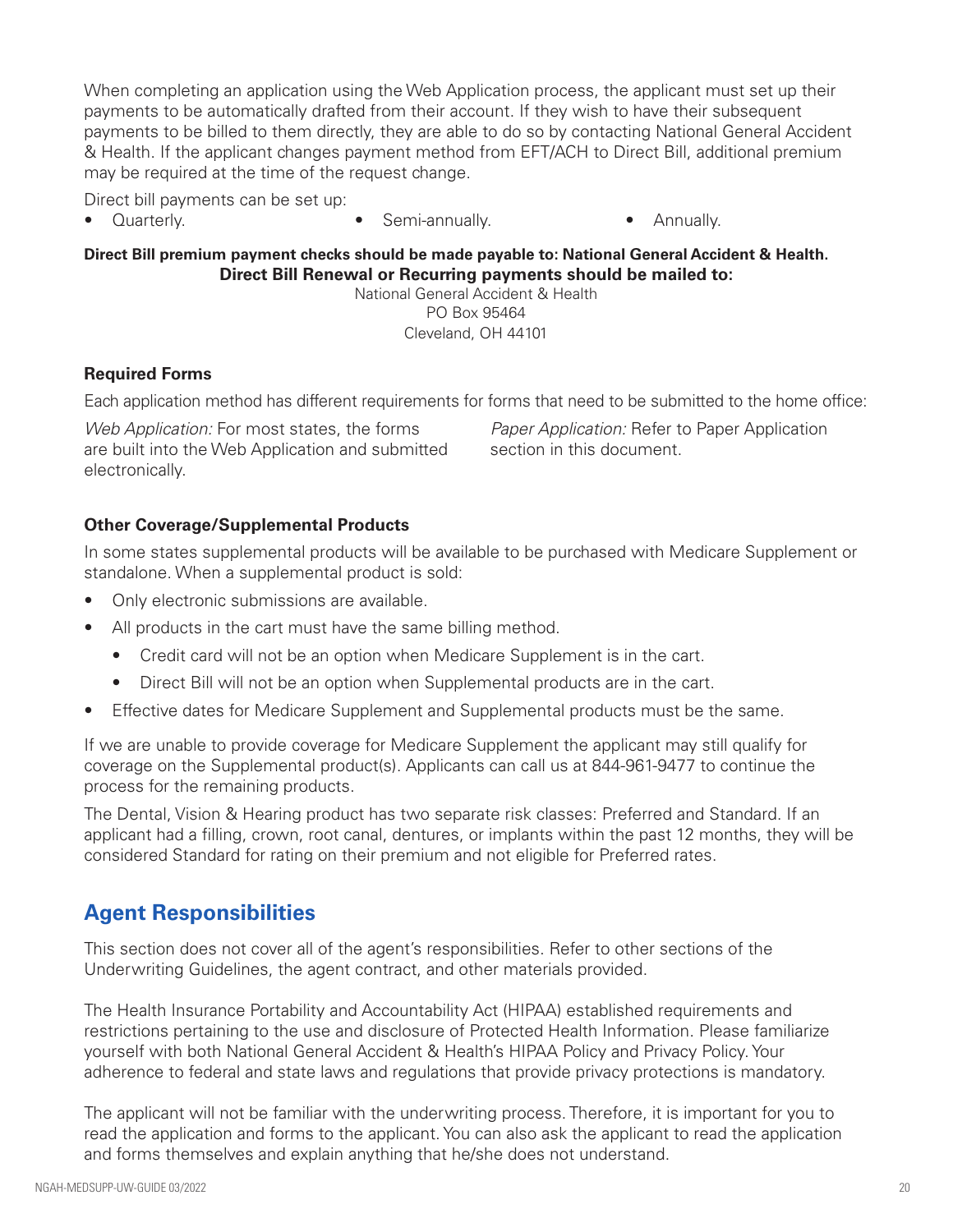### **Things That Can Delay the Application Process**

- Licensing and appointment issues.
- Missing information on the application.
- Submitting an expired application; application must be received within 30 days of signature date.
- Premium shortage or no payment submitted along with application.
- Poor quality copies.
- Not submitting proof of Guaranteed Issue reason *(i.e., Group Term Letter, Loss of Coverage Notice, etc.).*

#### **Tips for Completing the Application**

- Ask each question exactly as written.
- Complete the application legibly and in black or blue ink, if submitting a Paper Application.
- Have the applicant initial and date any correction or mistake.
- If completing a Web Application, prepare the applicant for the Web Application process.
- The primary residence address is the physical address where the applicant lives. A post office box should not be used for the primary residence address. The applicant can also provide an optional mailing address which can be a post office box.

# **Underwriting Concepts**

We review applications in the order in which they are received. Once an application has been received and logged into the Underwriting Department, an underwriter is assigned to the case and the application is reviewed. The underwriter will do their best to process the application with the information provided but additional information may be required in order complete the application process.

Applicant must sign to certify the health questions will be answered to the best of the applicant's memory, and also to acknowledge that the applicant's misrepresentation could result in a denial of benefits and/or rescission of the policy. Information from claims activity, or other sources could lead to a file review and inquiry to consider if misrepresentations were made at the time of the application.

#### **Medical Underwriting**

Medical underwriting is the process of reviewing the medical history of applicants and comparing that information with established guidelines in order to assess the risk associated with providing insurance to that applicant.

National General Accident & Health's underwriting guidelines take into consideration many different factors, including but not limited to the following:

- Height and weight.
- Current and past medical conditions.
- Use of prescription drugs.
- Follow-up required.

• Diagnosis and prognosis.

• Chronic nature of the disease.

National General Accident & Health collects pharmaceutical information on underwritten Medicare Supplement applications. In order to obtain the pharmaceutical information as requested, all underwritten applications must be submitted with a signed HIPAA Privacy form (N-HHA-MS). Prescription information disclosed on the application will be compared to the additional pharmaceutical information obtained in the underwriting process.

The decision to issue coverage will be made by underwriting based on a review of the application and any additional information received.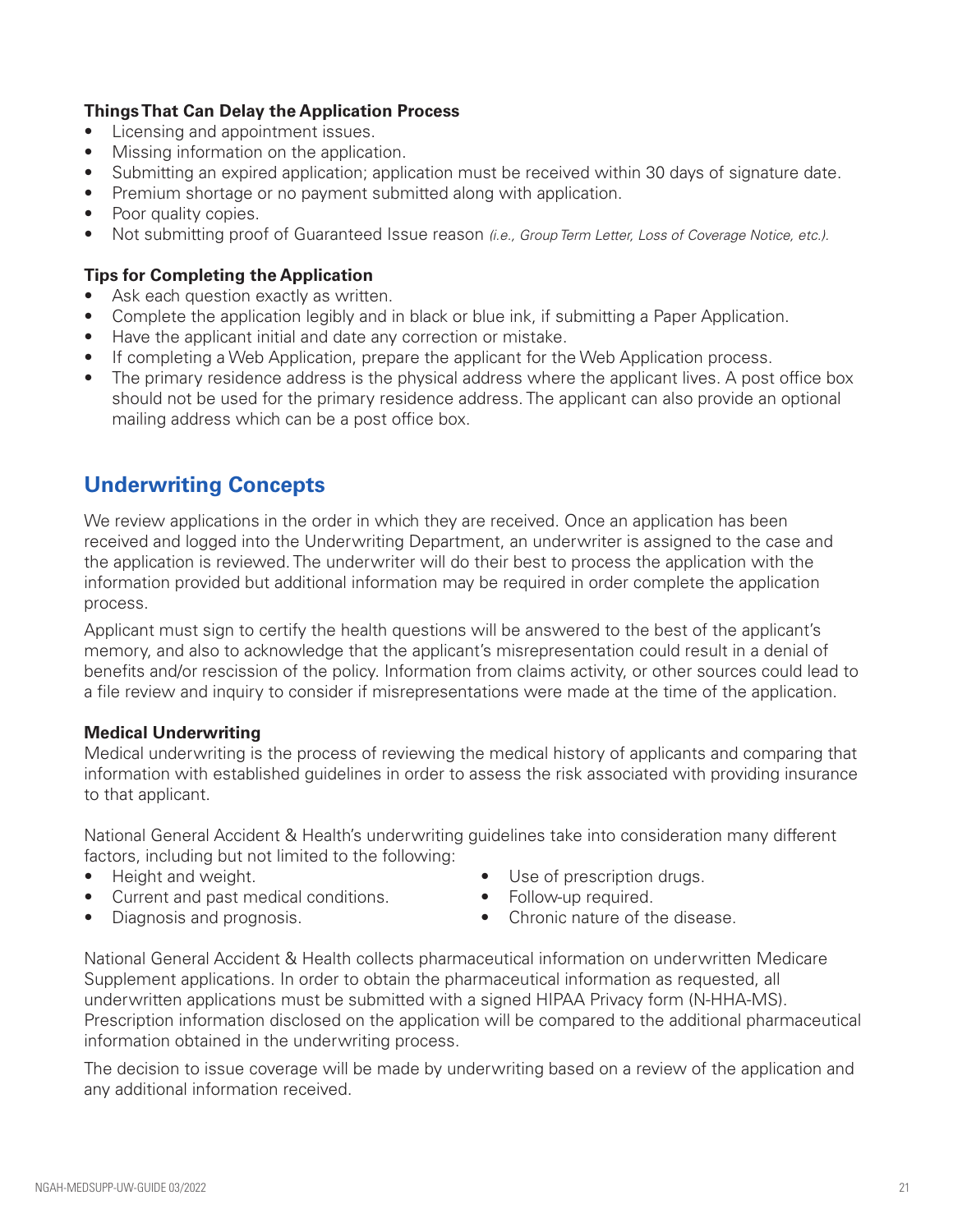### **Underwriting Appeals**

In the event of an adverse decision, the application could be eligible for reconsideration. Reconsiderations are case specific and should be carefully considered. Agents disputing a decline or rate up are welcome to submit information from the applicant's physician that disputes the reason for the adverse decision.

Information received from the doctor's letter must be current (dated within 30 days of the date of the decline letter) and must be specific to the health condition related to the adverse decision. National General Accident & Health reserves the right to request up to three years of medical records to resolve any disputes. Random excerpts from the applicant's medical records will not be accepted. Any expenses to retrieve a doctor's letter or medical records must be covered by the applicant.

### **Reconsiderations**

In the event of an adverse decision, reconsiderations can be offered case by case if the underwriter feels the passage of time might lead to a favorable underwriting outcome. Generally at least one year is needed before the applicant can reapply.

### **Reinstatements**

When Medicare Supplement insurance lapses and it is within 31 days of the last paid to date, coverage may be automatically reinstated by submitting all outstanding premiums without meeting any underwriting requirements.

Reinstatements are subject to claims review and may require a phone interview and prescription history check.

Reinstatements submitted 90 or more days from the date the policy lapsed will not be accepted; after 90 days from the lapse date, a new application must be submitted.

When Medicare Supplement insurance lapses and it is not within 31 days of the last paid to date, the client will need to apply for a reinstatement of coverage where all underwriting requirements must be met before the policy can be reinstated.

## **Internal Replacement (Conversions):**

Insured individuals requesting to modify benefits under their existing Medicare Supplement insurance policy 90 days after their initial approval or insured individuals requesting to modify their rate class from Standard to Preferred, will be required to submit a new application through underwriting. Follow the Paper Application instructions (a new application fee will also be charged). The internal replacement process is subject to underwriting which requires a prescription history check, claims history review, and telephone interview (if required). There are no Guaranteed Issue options available for internal replacements. Once approved, the benefit change will take effect on the first renewal date following the application date. If the conversion is declined, the existing coverage will remain as is.

## **Suspension of Coverage due to Medicaid Enrollment**

A Medicare Supplement policy can be suspended for up to 24 months due to Medicaid enrollment. The policy will be terminated and reinstatement is allowed within 90 days of the loss of Medicaid without being medically underwritten.

To reinstate coverage, we require proof of Medicaid eligibility and termination, along with a reinstatement application. A new policy will be issued (a new application fee will also be charged).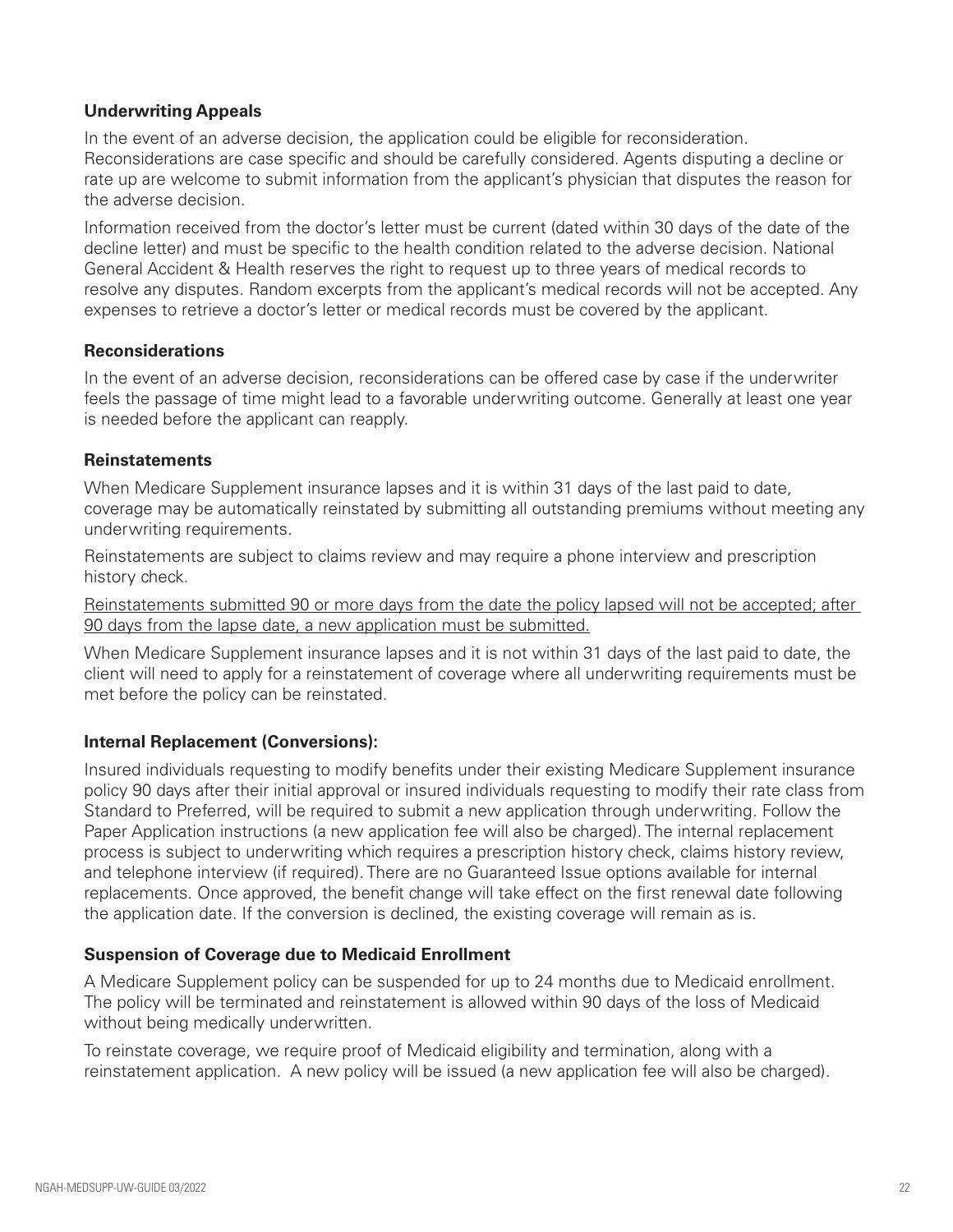# **Underwriting Guidelines**

The purpose of our Underwriting Department is to assess and evaluate the degree of risk associated with offering insurance to an applicant and make an informed decision based on the information received. Applications may be underwritten up until the time the policy goes into effect.

If the applicant has a change in health after the application was signed but before the policy goes into effect, the applicant is required to disclose the change in health. This new information will be factored into the underwriting decision to approve or decline the application.

The main sources of underwriting information are:

- Application
- Prescription Report
- Telephone Interview

| <b>Applies to All States EXCEPT CA, OR, VA</b><br>If any of the following conditions or situations have applied to the applicant |                                                                                                                 |                                                                                                                          |                                              |  |  |  |
|----------------------------------------------------------------------------------------------------------------------------------|-----------------------------------------------------------------------------------------------------------------|--------------------------------------------------------------------------------------------------------------------------|----------------------------------------------|--|--|--|
| within the time frames indicated, the application will be declined.<br>Note: This list is not all inclusive                      |                                                                                                                 |                                                                                                                          |                                              |  |  |  |
|                                                                                                                                  |                                                                                                                 | <b>WITHIN THE PAST 10 YEARS</b>                                                                                          |                                              |  |  |  |
| <b>Acquired Immune Deficiency</b><br>Syndrome (AIDS)                                                                             | Cardiomyopathy                                                                                                  | Emphysema, COPD or other<br>Chronic Pulmonary/Respiratory<br>Disorder (see Underwriting<br>Pulmonary Disorders section)* | <b>Renal Failure</b>                         |  |  |  |
| AIDS Related Complex (ARC)                                                                                                       | Chronic Hepatitis B                                                                                             | <b>Enlarged Heart</b>                                                                                                    | Schizophrenia                                |  |  |  |
| ALS (Amyotrophic Lateral<br>Sclerosis)                                                                                           | Cirrhosis                                                                                                       | Myasthenia Gravis                                                                                                        |                                              |  |  |  |
| Alzheimer's Disease                                                                                                              | <b>Congestive Heart Failure</b>                                                                                 | Organ Transplant                                                                                                         |                                              |  |  |  |
| <b>Bipolar or Personality Disorder</b>                                                                                           | Diabetes with Neuropathy or<br>Retinopathy or Uncontrolled<br>Diabetes (see Underwriting<br>Diabetes section)** | Parkinson's Disease                                                                                                      |                                              |  |  |  |
|                                                                                                                                  |                                                                                                                 | <b>WITHIN THE PAST 2 YEARS</b>                                                                                           |                                              |  |  |  |
| Alcoholism or Drug Abuse                                                                                                         | Enzyme Disorders                                                                                                | Leukemia                                                                                                                 | Peripheral Vascular Disease                  |  |  |  |
| Amputation Caused by Disease                                                                                                     | Epilepsy                                                                                                        | <b>Major Depression</b>                                                                                                  | Scleroderma                                  |  |  |  |
| Carotid Artery Disease                                                                                                           | <b>Heart Attack</b>                                                                                             | Melanoma                                                                                                                 | Stroke or Transient Ischemic<br>Attack (TIA) |  |  |  |
| Crohn's Disease                                                                                                                  | <b>Heart Rhythm Disorders</b>                                                                                   | Mental or Nervous Disorder<br>requiring psychiatric hospital-<br>ization                                                 | Systemic Lupus                               |  |  |  |
| Coronary Artery Disease                                                                                                          | <b>Heart Valve Surgery</b>                                                                                      | Muscular Dystrophy                                                                                                       |                                              |  |  |  |
| Crippling or Disabling Arthritis                                                                                                 | Hodgkin's Disease or other<br>Lymphoma                                                                          | <b>Multiple Sclerosis</b>                                                                                                |                                              |  |  |  |
| Deep Vein Thrombosis                                                                                                             | Internal Cancer                                                                                                 | Osteoporosis with one or more<br>fractures or treated by injection/<br>infusion                                          |                                              |  |  |  |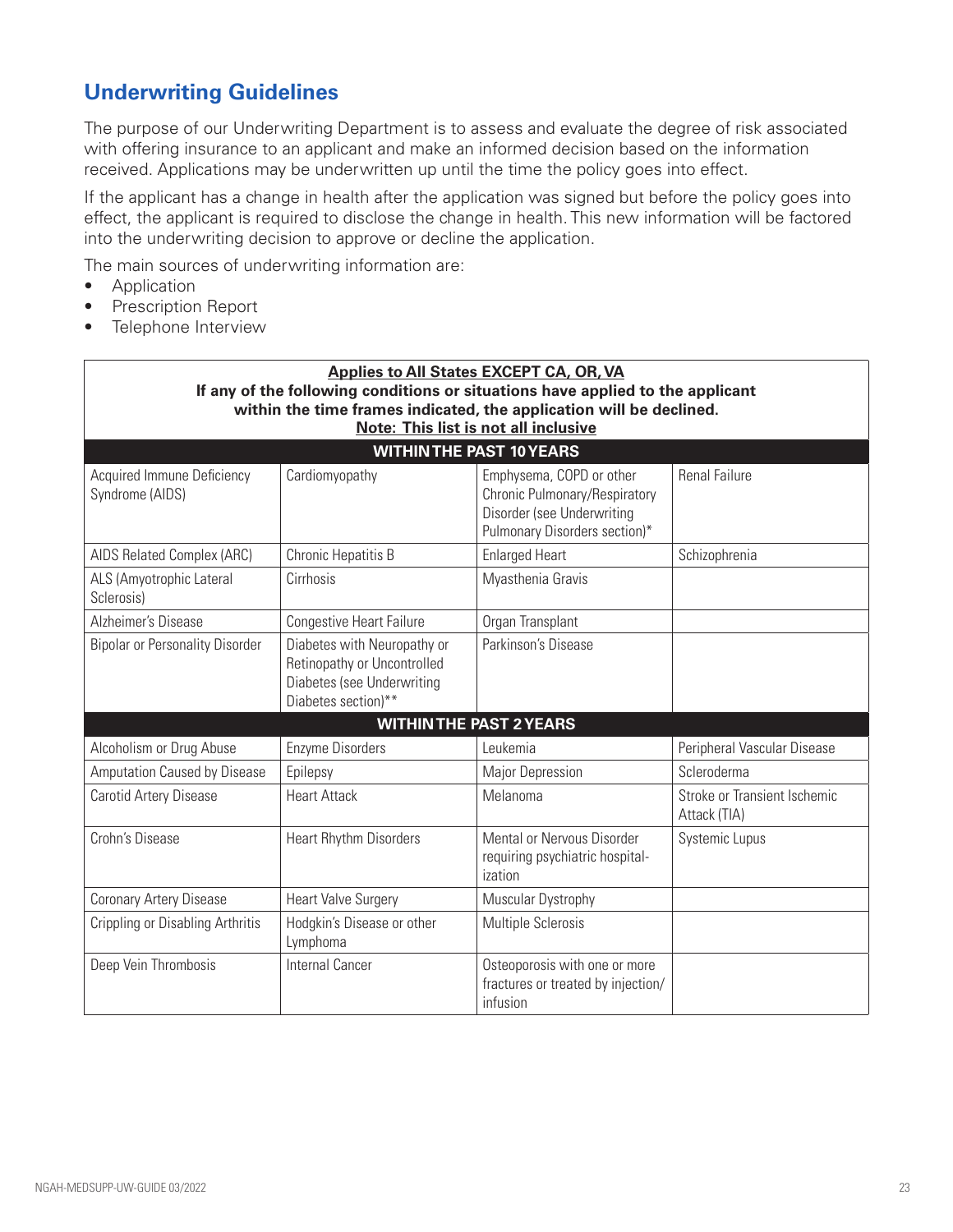## **Applies to All States EXCEPT CA, OR, VA If any of the following conditions or situations have applied to the applicant within the time frames indicated, the application will be declined. Note: This list is not all inclusive CURRENTLY OR WITHIN THE PAST 1 MONTH** Implantable Cardiac Device Surgery, Medical Tests, Treatment or Therapy That Has Not Been Performed Oxygen Therapy **Surgery May Be Required Within Next 12 Months for Cataracts** Rheumatoid Arthritis

| <b>Applies to States of CA, OR, VA</b><br>If any of the following conditions or situations have applied to the applicant |                                                                                                                          |                                                                             |                                                                                 |  |  |
|--------------------------------------------------------------------------------------------------------------------------|--------------------------------------------------------------------------------------------------------------------------|-----------------------------------------------------------------------------|---------------------------------------------------------------------------------|--|--|
| within the time frames indicated, the application will be declined.<br><b>Note: This list is not all inclusive</b>       |                                                                                                                          |                                                                             |                                                                                 |  |  |
|                                                                                                                          |                                                                                                                          | <b>WITHIN THE PAST 10 YEARS</b>                                             |                                                                                 |  |  |
| <b>Acquired Immune Deficiency</b><br>Syndrome (AIDS)                                                                     | Cardiomyopathy                                                                                                           | Human Immunodeficiency Virus<br>(HIV) Infection                             | Parkinson's Disease                                                             |  |  |
| AIDS Related Complex (ARC)                                                                                               | Cognitive or Brain disorder                                                                                              | <b>Multiple Sclerosis</b>                                                   | <b>Renal Failure</b>                                                            |  |  |
| ALS (Amyotrophic Lateral<br>Sclerosis)                                                                                   | Dementia                                                                                                                 | Muscular Dystrophy                                                          | Scleroderma                                                                     |  |  |
| Alzheimer's Disease                                                                                                      | Diabetes with Neuropathy or<br>Retinopathy or Uncontrolled<br>Diabetes (see Underwriting<br>Diabetes section)**          | Myasthenia Gravis                                                           | Systemic Lupus                                                                  |  |  |
| Amputation Caused by Disease                                                                                             | Emphysema, COPD or other<br>Chronic Pulmonary/Respiratory<br>Disorder (see Underwriting<br>Pulmonary Disorders section)* | Organ Transplant                                                            |                                                                                 |  |  |
|                                                                                                                          |                                                                                                                          | <b>WITHIN THE PAST 2 YEARS</b>                                              |                                                                                 |  |  |
| Alcoholism or Drug Abuse                                                                                                 | Congestive Heart Failure                                                                                                 | <b>Heart Attack</b>                                                         | Melanoma                                                                        |  |  |
| <b>Bipolar or Personality Disorder</b>                                                                                   | <b>Coronary Artery Disease</b>                                                                                           | <b>Heart Rhythm Disorders</b>                                               | Mental or Nervous Disorder<br>requiring psychiatric hospital-<br>ization        |  |  |
| Carotid Artery Disease                                                                                                   | <b>Crippling or Disabling Arthritis</b>                                                                                  | <b>Heart Valve Surgery</b>                                                  | Osteoporosis with one or more<br>fractures or treated by injection/<br>infusion |  |  |
| Chronic Kidney Disease Includ-<br>ing End Stage Renal Disease                                                            | Deep Vein Thrombosis                                                                                                     | Hodgkin's Disease or other<br>Lymphoma                                      | Peripheral Vascular Disease                                                     |  |  |
| Crohn's Disease                                                                                                          | <b>Enlarged Heart</b>                                                                                                    | <b>Internal Cancer</b>                                                      | <b>Rheumatoid Arthritis</b>                                                     |  |  |
| Chronic Hepatitis B                                                                                                      | <b>Enzyme Disorders</b>                                                                                                  | Leukemia                                                                    | Schizophrenia                                                                   |  |  |
| Cirrhosis                                                                                                                | Epilepsy                                                                                                                 | <b>Major Depression</b>                                                     | Stroke or Transient Ischemic<br>Attack (TIA)                                    |  |  |
|                                                                                                                          |                                                                                                                          | <b>CURRENTLY OR WITHIN THE PAST 1 MONTH</b>                                 |                                                                                 |  |  |
| Implantable Cardiac Device                                                                                               |                                                                                                                          | Surgery, Medical Tests, Treatment or Therapy That Has Not Been<br>Performed |                                                                                 |  |  |
| Oxygen Therapy                                                                                                           |                                                                                                                          | Surgery May Be Required Within Next 12 Months for Cataracts                 |                                                                                 |  |  |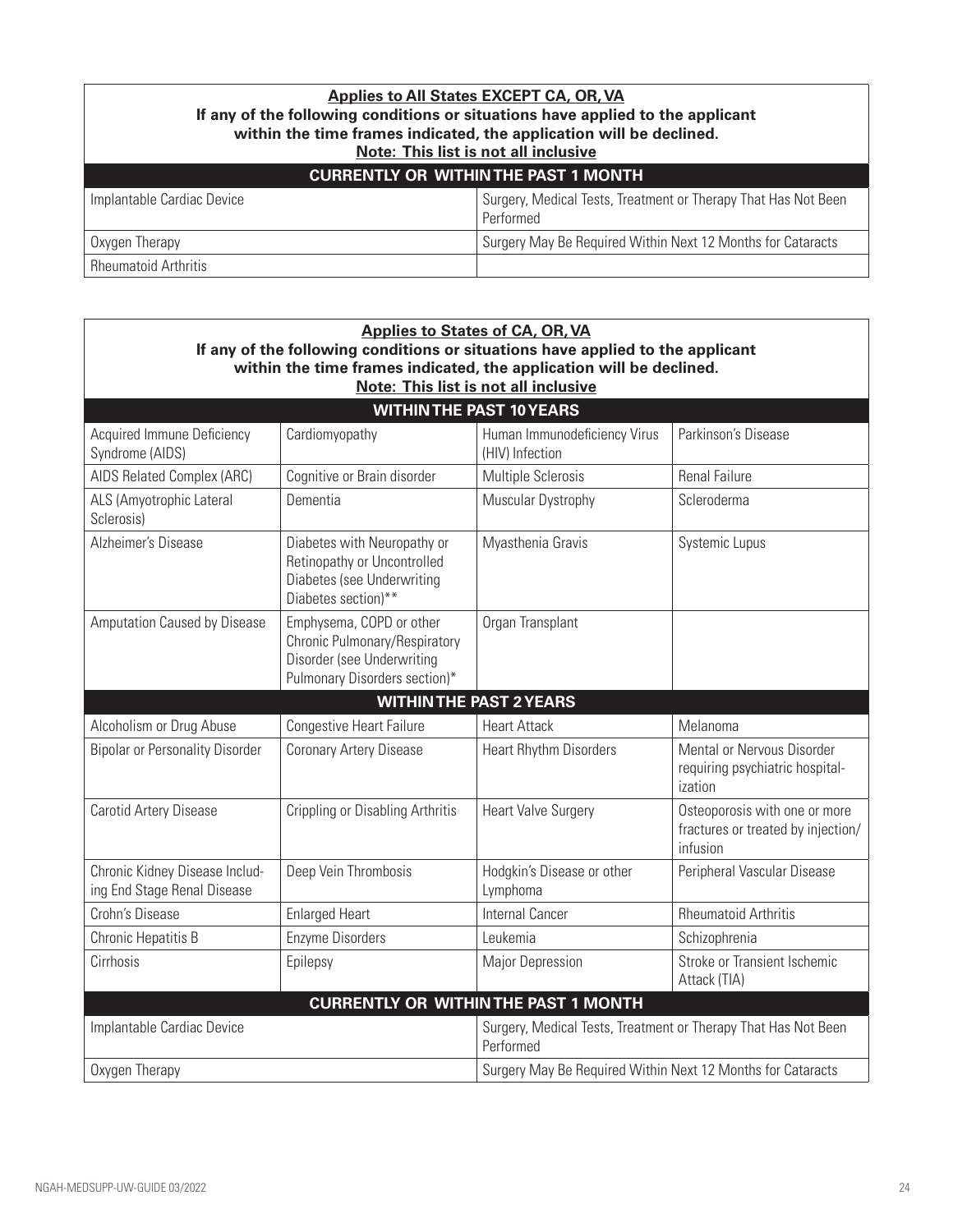### **Underwriting Diabetes\***

An applicant who has diabetes without current complications of neuropathy, retinopathy, nephropathy or skin ulcers and without any current or past history of coronary artery disease, carotid artery disease or peripheral artery disease could be insurable.

Some applications will ask about A1C, also called hemoglobin A1C, glycosylated hemoglobin or HbA1c, which is a common blood test used to diagnose both type 1 and type 2 diabetes. A1C is also used on an ongoing basis to gauge how well the patient is managing the diabetes condition. It reflects the average blood sugar level for the past two to three months. If the applicant remembers A1C levels before the most recent one, ask the applicant to provide the levels and approximate dates in Section F under Additional Comments.

The use of Insulin as a treatment is not a determining factor for insurability by itself, unless the amount of Insulin is equal to or greater than 50 units. Further, if the applicant is also significantly overweight and/or has certain medical conditions, such as Heart Disorders or Lung Disease, the risk is generally uninsurable. The Underwriter will consider all of the information in the application as well as other sources to base their decision wherever applicable.

#### **Underwriting Pulmonary/Respiratory Disorders\*\***

An applicant who has emphysema, COPD, or any other chronic pulmonary (respiratory; lung) disorder other than mild asthma is uninsurable. An applicant who has asthma, and required treatment in an emergency room or hospital within the past 2 years will be considered uninsurable. If the applicant's pulmonary disorder has requires treatment with supplemental oxygen, or the applicant has been advised that oxygen will be required, the risk is uninsurable.

|           | <b>Build Table</b>                                                                                                      |                                      |                               |                              |                |  |           |                  |                                      |                        |                              |                |
|-----------|-------------------------------------------------------------------------------------------------------------------------|--------------------------------------|-------------------------------|------------------------------|----------------|--|-----------|------------------|--------------------------------------|------------------------|------------------------------|----------------|
|           | Applications will be declined for applicants whose weight is below the Preferred minimum or above the Standard maximum. |                                      |                               |                              |                |  |           |                  |                                      |                        |                              |                |
| <b>HT</b> | <b>Decline</b>                                                                                                          | <b>Preferred</b><br><b>Select WT</b> | <b>Preferred</b><br><b>WT</b> | <b>Standard</b><br><b>WT</b> | <b>Decline</b> |  | <b>HT</b> | <b>Decline</b>   | <b>Preferred</b><br><b>Select WT</b> | Preferred<br><b>WT</b> | <b>Standard</b><br><b>WT</b> | <b>Decline</b> |
| 4'2''     | $\leq$ = 65                                                                                                             | 66-107                               | 108-125                       | 126-143                      | > 144          |  | 5'10"     | $\leq$ = 128     | 129-208                              | 209-244                | 245-279                      | $> = 280$      |
| 4'3''     | $\leq$ = 68                                                                                                             | 69-111                               | 112-130                       | 131-148                      | > 149          |  | 5'11"     | $\epsilon$ = 132 | 133-214                              | 215-251                | 252-287                      | $> = 288$      |
| 4'4''     | $\leq$ = 71                                                                                                             | 72-115                               | 116-135                       | 136-154                      | > 155          |  | 6'0''     | $\epsilon$ = 136 | 137-220                              | 221-259                | 260-295                      | $> = 296$      |
| 4'5''     | $\epsilon$ = 73                                                                                                         | 74-119                               | 120-140                       | 141-160                      | > 161          |  | 6'1''     | $\epsilon$ = 140 | 141-226                              | 227-266                | 267-304                      | > 305          |
| 4'6''     | $\epsilon$ = 76                                                                                                         | 77-124                               | 125-146                       | 147-166                      | > 167          |  | 6'2''     | $\epsilon$ = 144 | 145-232                              | 233-273                | 274-312                      | $> = 313$      |
| 4'7''     | $\epsilon$ = 79                                                                                                         | 80-128                               | 129-151                       | 152-173                      | $> = 174$      |  | 6'3''     | $\epsilon$ = 148 | 149-239                              | 240-281                | 282-321                      | > 322          |
| 4'8''     | $\leq$ = 82                                                                                                             | 83-133                               | 134-157                       | 158-179                      | > 180          |  | 6'4''     | $\epsilon$ = 151 | 152-245                              | 246-288                | 289-329                      | > 330          |
| 4'9''     | $\epsilon = 85$                                                                                                         | 86-138                               | 139-162                       | 163-185                      | > 186          |  | 6'5''     | $\epsilon$ = 156 | 157-251                              | 252-296                | 297-338                      | > 339          |
| 4'10''    | $\epsilon$ = 88                                                                                                         | 89-143                               | 144-168                       | 169-192                      | > 193          |  | 6'6''     | $\epsilon$ = 160 | 161-258                              | 259-303                | 304-347                      | $> = 348$      |
| 4'11"     | $\epsilon = 91$                                                                                                         | 92-148                               | 149-174                       | 175-199                      | $> = 200$      |  | 6'7''     | $\epsilon$ = 164 | 165-265                              | 266-311                | 312-356                      | $>$ = 357      |
| 5'0''     | $\leq$ = 94                                                                                                             | 95-153                               | 154-180                       | 181-205                      | > 206          |  | 6'8''     | $\epsilon$ = 168 | 169-271                              | 272-319                | 320-365                      | > 366          |
| 5'1''     | $\epsilon = 97$                                                                                                         | 98-158                               | 159-186                       | 187-212                      | $> = 213$      |  | 6'9''     | $\epsilon$ = 172 | 173-278                              | 279-327                | 328-374                      | $> = 375$      |
| 5'2"      | $\epsilon$ = 101                                                                                                        | 102-163                              | 164-192                       | 193-219                      | $> = 220$      |  | 6'10"     | $\epsilon$ = 176 | 177-285                              | 286-335                | 336-383                      | > 384          |
| 5'3''     | $\epsilon = 104$                                                                                                        | 105-168                              | 169-198                       | 199-226                      | > 227          |  | 6'11"     | $\epsilon$ = 181 | 182-292                              | 293-343                | 344-392                      | > 393          |
| 5'4''     | $\epsilon$ = 107                                                                                                        | 108-174                              | 175-204                       | 205-234                      | $> = 235$      |  | 7'0''     | $\epsilon$ = 185 | 186-299                              | 300-352                | 353-402                      | > 403          |
| 5'5''     | $\epsilon$ = 111                                                                                                        | 112-179                              | 180-211                       | 212-241                      | $> = 242$      |  | 7'1''     | $\epsilon$ = 190 | 191-306                              | 307-360                | 361-412                      | > 413          |
| 5'6''     | $\le$ = 114                                                                                                             | 115-185                              | 186-217                       | 218-248                      | $> = 249$      |  | 7'2''     | $\epsilon$ = 194 | 195-313                              | 314-369                | 370-421                      | > 422          |
| 5'7''     | $\le$ = 118                                                                                                             | 119-190                              | 191-224                       | 225-256                      | > 257          |  | 7'3''     | $\epsilon$ = 199 | 200-320                              | 321-377                | 378-431                      | > 432          |
| 5'8''     | $\epsilon$ = 121                                                                                                        | 122-196                              | 197-231                       | 232-264                      | > 265          |  | 7'4''     | $\epsilon$ = 203 | 204-327                              | 328-386                | 387-441                      | > 442          |
| 5'9"      | $\epsilon$ = 125                                                                                                        | 126-202                              | 203-238                       | 239-271                      | $> = 272$      |  |           |                  |                                      |                        |                              |                |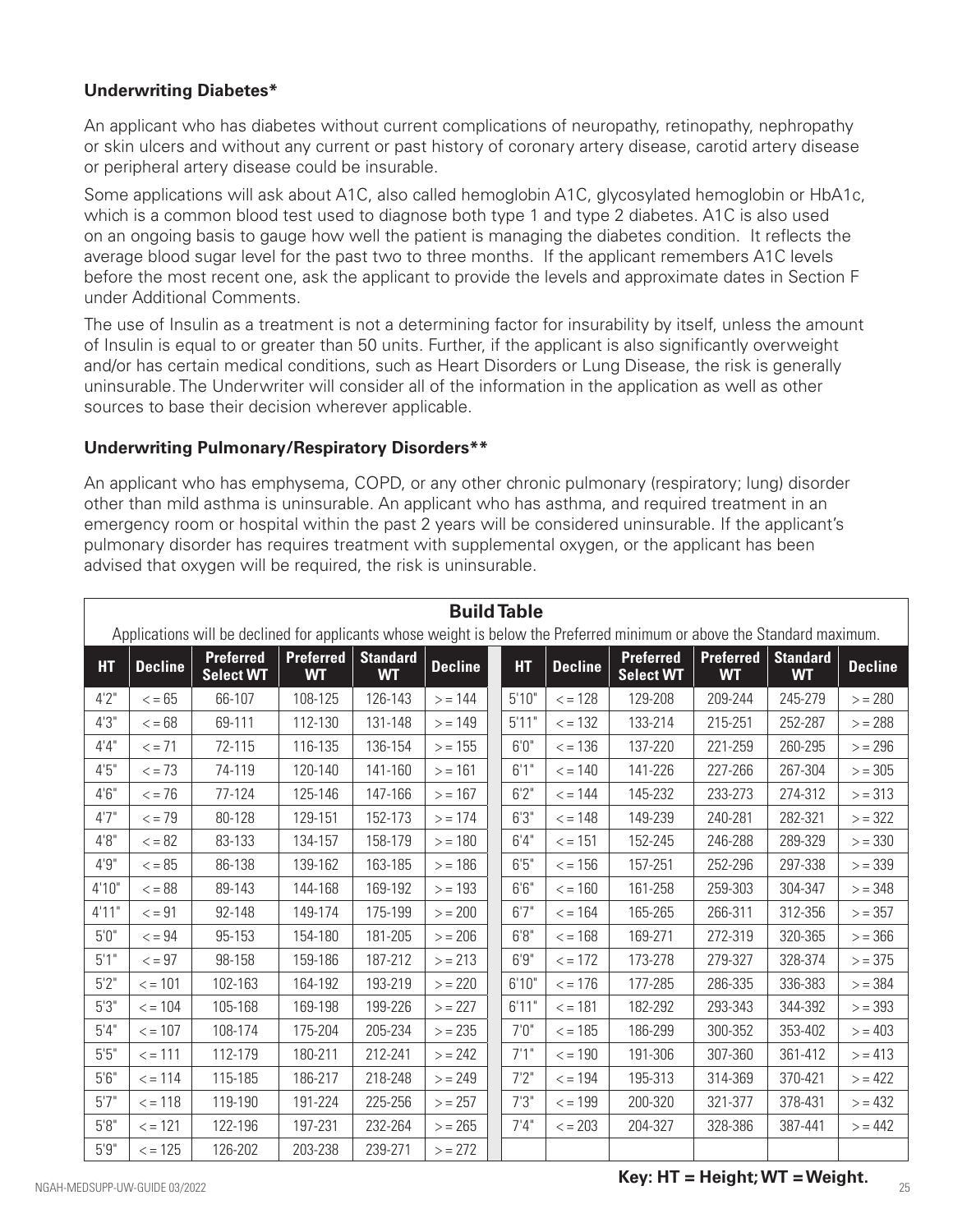# **Drug List Information**

Drug list information is provided to assist agents in the application process. This is a list of the most commonly prescribed medications for declinable conditions. Applicants may be unaware of a condition listed on the application, but prescribed medication may indicate the condition exists and therefore make the applicant not eligible for coverage with the company.

#### **Uninsurable Medications:**

Below is a partial list of uninsurable medications. Please contact underwriting if you are unsure about a medication that does not appear in the list below.

If the medication is on the list below but is being prescribed for a condition not listed below or is being prescribed in an "off-label" situation, the condition may or may not be insurable. However, if the "offlabel" condition being treated is on the list of uninsurable health conditions, the risk is not insurable. If the situation is not clear, it is best to contact underwriting in advance of filling out an application.

| <b>Generic</b>          | <b>Brands</b>                    | <b>Used for</b>                         |
|-------------------------|----------------------------------|-----------------------------------------|
| abacavir                | Ziagen                           | <b>HIV</b>                              |
| abarelix                | Plenaxis                         | cancer                                  |
| abciximab               | <b>ReoPro</b>                    | heart disorder                          |
| acamprosate             | Campral                          | alcohol abuse                           |
| adalimumab              | Humira                           | rheumatoid arthritis                    |
| AL-721                  | AL-721                           | AIDS, HIV                               |
| albuterol/ipratropium   | DuoNeb, Combivent Respimat       | COPD                                    |
| alemtuzumab             | Campath, Lemtrada                | multiple sclerosis, leukemia            |
| alteplase               | Activase                         | heart disorder, stroke                  |
| altretamine             | Hexalen                          | cancer                                  |
| amantadine              | Endantadine, Symmetrel, Symadine | Parkinson's                             |
| ambrisentan             | Letairis                         | pulmonary hypertension                  |
| amiodarone              | Cordarone, Pacerone, Nexterone   | heart disorder                          |
| anakinra                | Kineret                          | rheumatoid arthritis                    |
| anastrozole             | Arimidex                         | cancer                                  |
| apixaban                | Eliquis                          | <b>Atrial Fibrillation</b>              |
| apomorphine             | Apokyn, Uprima                   | Parkinson's                             |
| aripripazole            | Abilify, Aristada                | schizophrenia                           |
| asparaginase            | Elspar                           | leukemia                                |
| atazanavir              | Reyataz                          | <b>HIV</b>                              |
| auranofin               | Ridaura                          | rheumatoid arthritis                    |
| aurothioglucose         | Solganal                         | rheumatoid arthritis                    |
| aurothiomalate          | Myochrysine, Aurolate            | severe arthritis                        |
| azathioprine            | Imuran, Azasan                   | rheumatoid arthritis, kidney transplant |
| <b>BCG</b>              | TheraCyx, Tice BCG               | bladder cancer                          |
| becaplermin             | Regranex                         | diabetic neuropathy                     |
| benztropine             | Cogentin                         | Parkinson's                             |
| bevacizumab             | Avastin                          | cancer                                  |
| bicalutamide            | Casodex                          | prostate cancer                         |
| biperiden hydrochloride | Akineton                         | Parkinson's                             |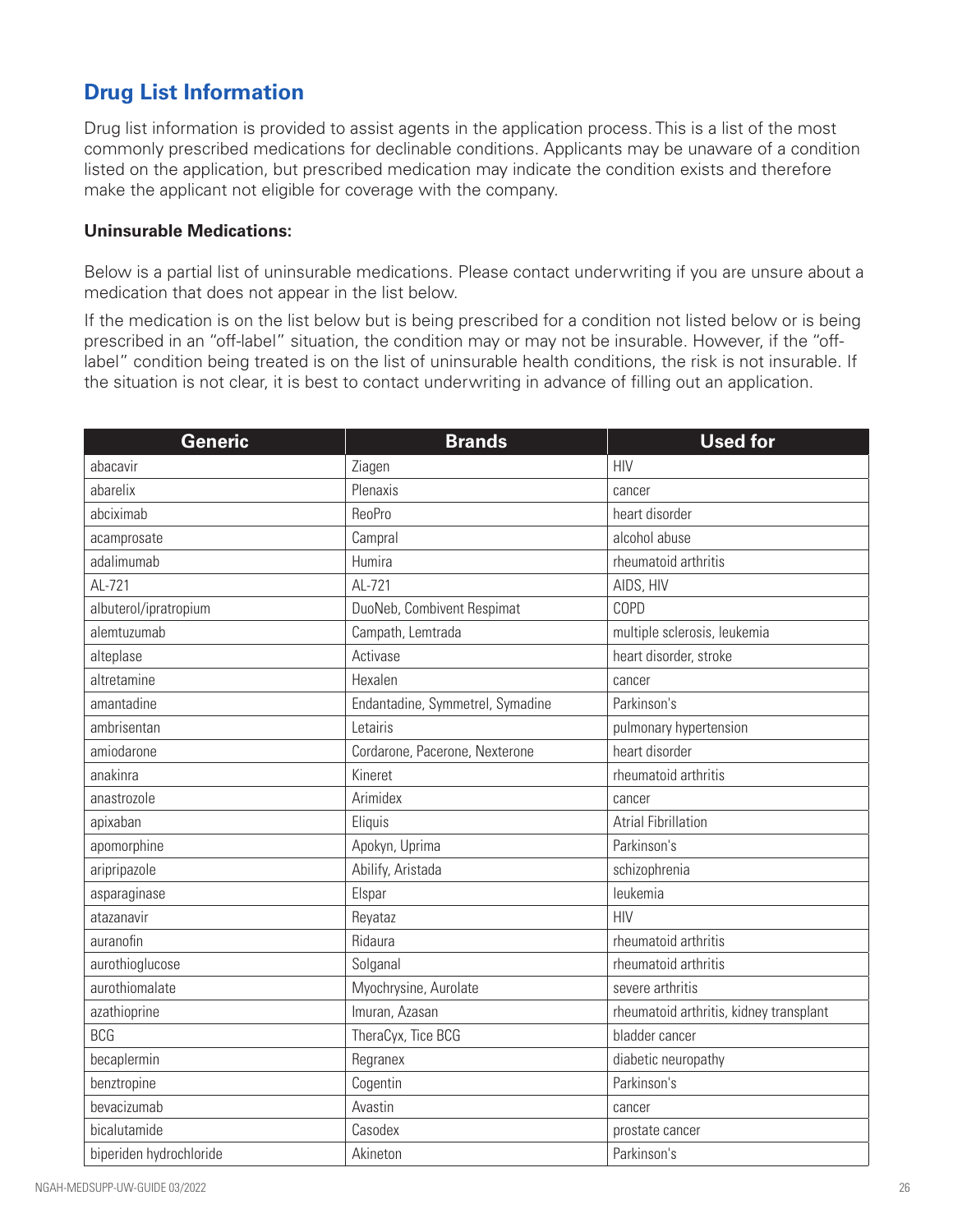| <b>Generic</b>                | <b>Brands</b>                                        | <b>Used for</b>                                        |
|-------------------------------|------------------------------------------------------|--------------------------------------------------------|
| bleomycin                     | Blenoxane                                            | cancer                                                 |
| bromocriptine                 | Cycloset, Parlodel                                   | Parkinson's                                            |
| busulfan                      | Myleran, Busulfex                                    | cancer                                                 |
| capecitabine                  | Xeloda                                               | cancer                                                 |
| carbidopa                     | Lodosyn                                              | Parkinson's                                            |
| carbidopa/levodopa            | Sinemet, Rytary, Duopa, Atamet, Carbilev,<br>Parcopa | Parkinson's                                            |
| carboplatin                   | Paraplatin                                           | cancer                                                 |
| chlorambucil                  | Leukeran                                             | cancer, kidney disease, rheumatoid                     |
| arthritis                     | Activase                                             | heart disorder, stroke                                 |
| chlorotrianisene              | Tace                                                 | cancer                                                 |
| chlorpromazine                | Thorazine                                            | schizophrenia, psychosis                               |
| cilostazol                    | Pletal                                               | peripheral vascular disease                            |
| cinacalcet                    | Sensipar                                             | hyperparathyroidism due to cancer or kidney<br>disease |
| cisplatin                     | Platinol                                             | cancer                                                 |
| cladribine                    | Leustatin                                            | leukemia                                               |
| clopidogrel                   | Plavix                                               | cardiovascular                                         |
| clozapine                     | Clozaril, FazaClo, Versacloz                         | schizophrenia                                          |
| cyclophosphamide              | Cytoxan, Neosar                                      | cancer, rheumatoid arthritis, lupus                    |
| cycloserine                   | Seromycin                                            | tuberculosis                                           |
| cyclosporine                  | Neoral, Sandimmune, Gengraf                          | organ transplant, cancer, severe arthritis             |
| dalteparin                    | Fragmin                                              | cardiovascular, cancer                                 |
| dantrolene                    | Dantrium, Ryanodex, Revonto                          | multiple sclerosis                                     |
| darunavir                     | Prezista                                             | AIDS, HIV                                              |
| delavirdine                   | Rescriptor                                           | AIDS, HIV                                              |
| didanosine                    | Videx, ddl                                           | AIDS, HIV                                              |
| dipyridamole                  | Persantine                                           | cardiovascular                                         |
| dipyridamole/aspirin          | Aggrenox                                             | stroke, TIA                                            |
| disulfiram                    | Antabuse                                             | alcohol abuse                                          |
| donepezil                     | Aricept                                              | dementia                                               |
| doxorubicin                   | Adriamycin, Caelyx, Rubex                            | cancer                                                 |
| dronabinol                    | Marinol, THC                                         | cancer                                                 |
| efavirenz                     | Sustiva                                              | AIDS, HIV                                              |
| emtricitabine                 | Atripla                                              | AIDS, HIV                                              |
| emtricitabine                 | Emtriva, Coviracil                                   | AIDS, HIV                                              |
| emtricitabine/tenofovir       | Truvada                                              | <b>HIV</b>                                             |
| enfuvirtide                   | Fuzeon                                               | AIDS, HIV                                              |
| enoxaparin                    | Lovenox                                              | peripheral vascular disease                            |
| entacapone                    | Comtan                                               | Parkinson's                                            |
| entacapone/levodopa/carbidopa | Stalevo                                              | Parkinson's                                            |
| epoetin alfa                  | Epogen, Procrit, Eprex                               | chronic kidney disease                                 |
| eptifibatide                  | Integrilin                                           | heart disorder                                         |
| ergoloid mesylates            | Hydergine                                            | dementia                                               |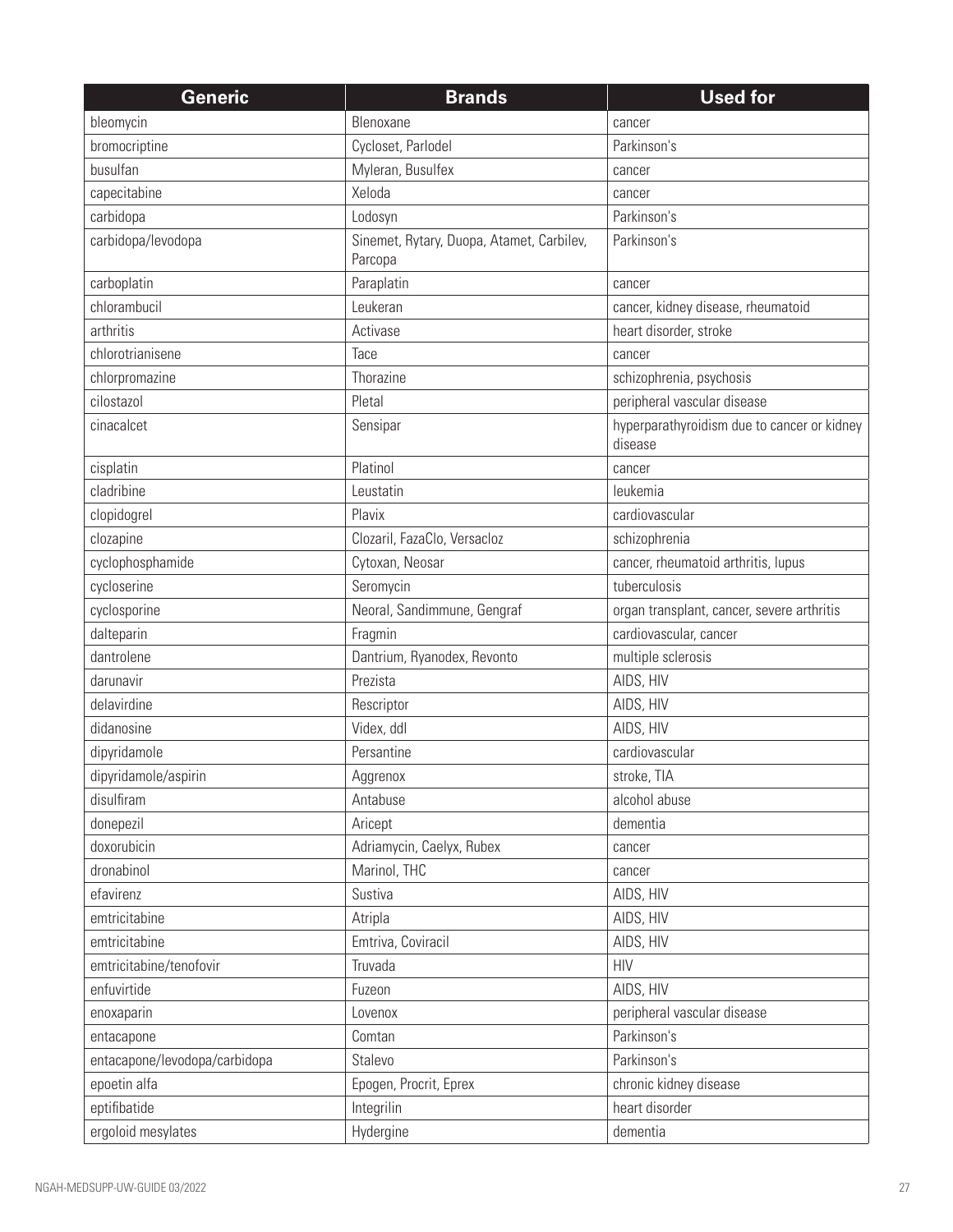| <b>Generic</b>                 | <b>Brands</b>                                       | <b>Used for</b>                        |
|--------------------------------|-----------------------------------------------------|----------------------------------------|
| estramustine                   | Emcyt                                               | cancer                                 |
| etanercept                     | Enbrel                                              | severe arthritis                       |
| ethinyl estradiol              | Estinyl                                             | cancer                                 |
| ethopropazine                  | Parsidol                                            | Parkinson's                            |
| etoposide                      | VePesid, Toposar, Etopophos                         | cancer                                 |
| exemestane                     | Aromasin                                            | cancer                                 |
| filgrastim                     | Neupogen, Granix, Zarxio                            | cancer                                 |
| flecainide                     | Tambocor                                            | heart disorder                         |
| fluorourcil                    | Adrucil                                             | cancer                                 |
| fluphenazine                   | Modecate, Prolixin, Moditen, Permitil               | psychosis                              |
| flutamide                      | Euflex, Eulexin                                     | cancer                                 |
| fondaparinux                   | Arixtra                                             | vascular disease                       |
| fosamprenavir                  | Lexiva                                              | <b>HIV</b>                             |
| foscarnet sodium               | Foscavir                                            | AIDS, HIV                              |
| fulvestrant                    | Faslodex                                            | cancer                                 |
| galantamine                    | Razadyne, Reminyl                                   | dementia                               |
| glatiramer                     | Copaxone, Glatopa                                   | multiple sclerosis                     |
| gold sodium thiomalate         | Myochrysine, Aurolate                               | severe arthritis                       |
| goserelin                      | Zoladex                                             | cancer                                 |
| haloperidol                    | Haldol, Peridol                                     | psychosis                              |
| heparin                        | Calcilean, Calciparine, Hepalean, Liquaemin         | cardiovascular                         |
| hydroxyurea                    | Hydrea, Droxia                                      | cancer                                 |
| imatinib                       | Gleevec                                             | cancer                                 |
| indinavir                      | Crixivan, IDV                                       | AIDS, HIV                              |
| infliximab                     | Remicade                                            | rheumatoid arthritis                   |
| $insulin > 50$ units per day   | many brands                                         | diabetes mellitus                      |
| interferon                     | many brands                                         | AIDS, HIV, cancer, multiple sclerosis, |
| hepatitis                      | Antabuse                                            | alcohol abuse                          |
| interferon alfa-2a             | Roferon-A                                           | AIDS, HIV, cancer                      |
| interferon beta 1a             | Avonex, Rebif                                       | multiple sclerosis                     |
| interferon beta 1b             | Betaseron, Extavia                                  | multiple sclerosis                     |
| ipratropium                    | Atrovent                                            | COPD                                   |
| isoniazid                      | Hyzyd, INH, Laniazid, Nydrazid, Rimifon,<br>Tubizid | tuberculosis                           |
| lamivudine                     | Combivir, 3TC, Epivir                               | AIDS                                   |
| lamivudine/zidovudine/abacavir | Trizivir                                            | <b>HIV</b>                             |
| letrozole                      | Femara                                              | cancer                                 |
| leucovorin                     | Wellcovorin                                         | cancer                                 |
| leuprolide                     | Lupron, Eligard                                     | cancer                                 |
| levamisole hydrochloride       | Ergamisol                                           | cancer                                 |
| levodopa                       | Larodopa, Dopar, L-Dopa                             | Parkinson's                            |
| lomustine                      | Gleostine, CCNU                                     | cancer                                 |
| lopinavir                      | Kaletra                                             | <b>HIV</b>                             |
| loxapine                       | Loxitane                                            | schizophrenia                          |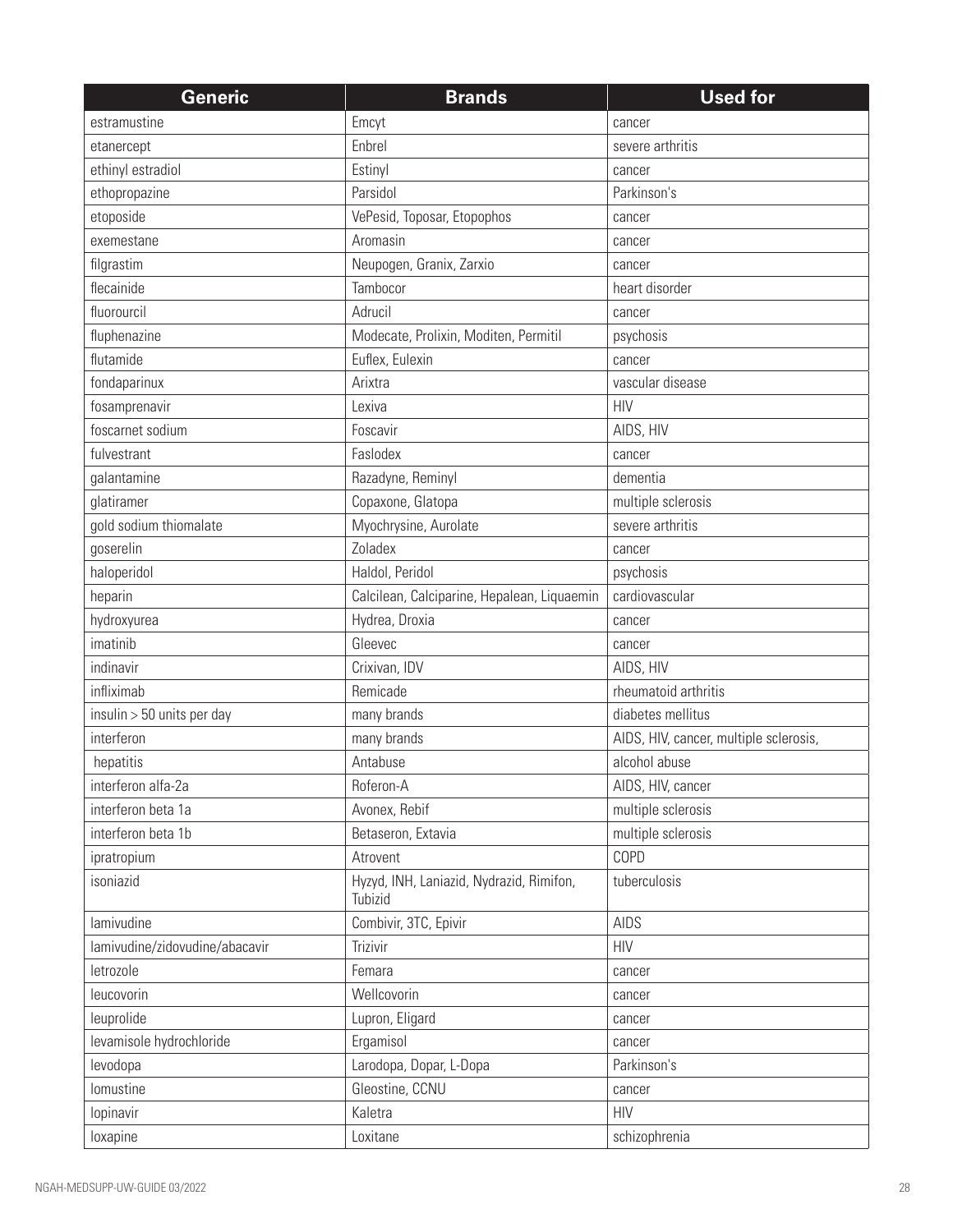| <b>Generic</b>              | <b>Brands</b>                                                                                         | <b>Used for</b>                                      |
|-----------------------------|-------------------------------------------------------------------------------------------------------|------------------------------------------------------|
| maraviroc                   | Selzentry                                                                                             | <b>HIV</b>                                           |
| medroxyprogesterone acetate | Depo-Provera, Provera, Amen, Curretab,<br>Cycrin                                                      | cancer                                               |
| megestrol                   | Megace                                                                                                | cancer                                               |
| melphalan                   | Alkeran                                                                                               | cancer                                               |
| memantine                   | Namenda                                                                                               | dementia                                             |
| methadone                   | Methadose, Dolophine                                                                                  | severe pain                                          |
| methotrexate                | Trexall, Rheumatrex, Rasuvo, Otrexup                                                                  | severe arthritis, cancer                             |
| mitomycin                   | Mutamycin                                                                                             | cancer                                               |
| mitoxantrone                | Novantrone                                                                                            | multiple sclerosis, cancer                           |
| morphine                    | Contin, Avinza, Depodur, Duramorph,<br>Infumorph, Astramorph, Kadian, Oramorph,<br>Rapi-Ject, Roxanol | severe pain                                          |
| mycophenolate               | CellCept, Myfortic                                                                                    | myasthenia gravis, organ transplant                  |
| naltrexone                  | ReVia, Vivitrol, Depade                                                                               | opioid or alcohol detox                              |
| natalizumab                 | Tysabri                                                                                               | multiple sclerosis                                   |
| nebulizer device            |                                                                                                       | respiratory / pulmonary disorders                    |
| nelfinavir                  | Viracept                                                                                              | AIDS, HIV                                            |
| neostigmine                 | Prostigmin, Bloxiverz                                                                                 | Myasthenia Gravis                                    |
| nesiritide                  | Natrecor                                                                                              | congestive heart disorder failure                    |
| nevirapine                  | Viramune                                                                                              | AIDS, HIV                                            |
| nilutamide                  | Nilandron                                                                                             | cancer                                               |
| nitroglycerine              | glyceryl trinitrate, Nitrol, Nitro Bid, Tridil,<br><b>NTG</b>                                         | heart disorder                                       |
| nitroglycerine transdermal  | NitroDur, Minitran, Deponit, Nitrocine                                                                | heart disorder                                       |
| olanzapine                  | Zyprexa                                                                                               | schizophrenia                                        |
| ondansetron                 | Zofran                                                                                                | cancer                                               |
| oxygen                      |                                                                                                       | Respiratory / pulmonary disorder                     |
| paliperidone                | Invega                                                                                                | schizophrenia                                        |
| penicillamine               | Cuprimine, Depen                                                                                      | rheumatoid arthritis, disease of liver or<br>kidneys |
| pergolide mesylate          | Permax                                                                                                | Parkinson's                                          |
| perphenazine                | Trilafon                                                                                              | schizophrenia                                        |
| pimozide                    | Orap                                                                                                  | schizophrenia                                        |
| pramipexole                 | Mirapex                                                                                               | Parkinson's                                          |
| procainamide                | Procanbid, Pronestyl                                                                                  | heart disorder                                       |
| prochlorperazine            | Compazine                                                                                             | psychosis                                            |
| procyclidine                | Kemadrin                                                                                              | Parkinson's                                          |
| pyridostigmine              | Mestinon, Regonol                                                                                     | Myasthenia Gravis                                    |
| quetiapine                  | Seroquel                                                                                              | schizophrenia                                        |
| quinidine                   | Quinaglute, Quinidex                                                                                  | heart disorder                                       |
| rasagiline                  | Azilect                                                                                               | Parkinson's                                          |
| riluzole                    | Rilutek                                                                                               | ALS - amyotrophic lateral sclerosis                  |
| risperidone                 | Risperdal                                                                                             | schizophrenia, psychosis                             |
| ritonavir                   | Norvir                                                                                                | AIDS, HIV                                            |